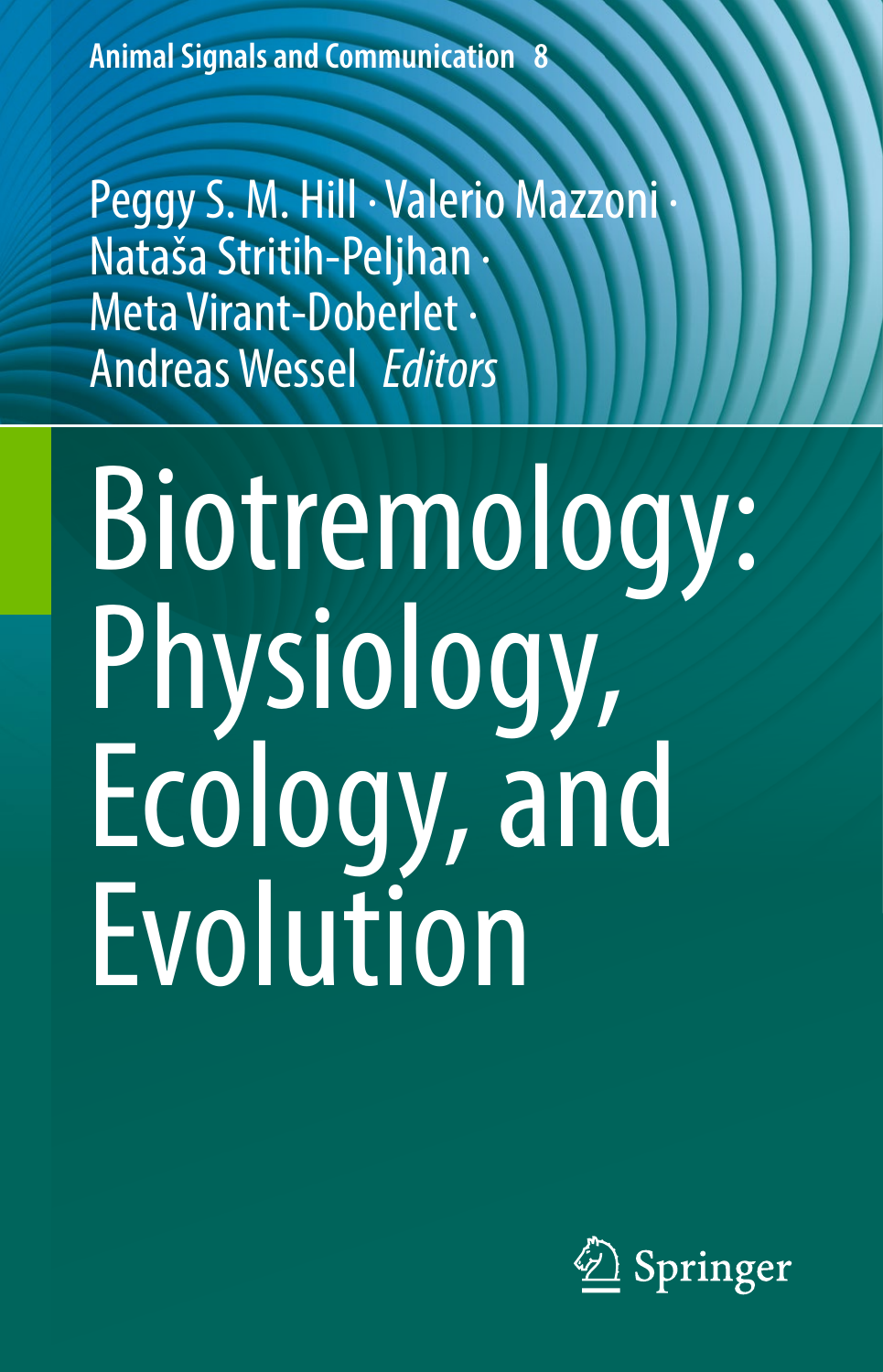# Animal Signals and Communication

## Volume 8

#### Series Editors

Vincent M. Janik Scottish Oceans Institute University of St. Andrews St. Andrews, Fife, UK

Peter McGregor ISPA Lisboa, Portugal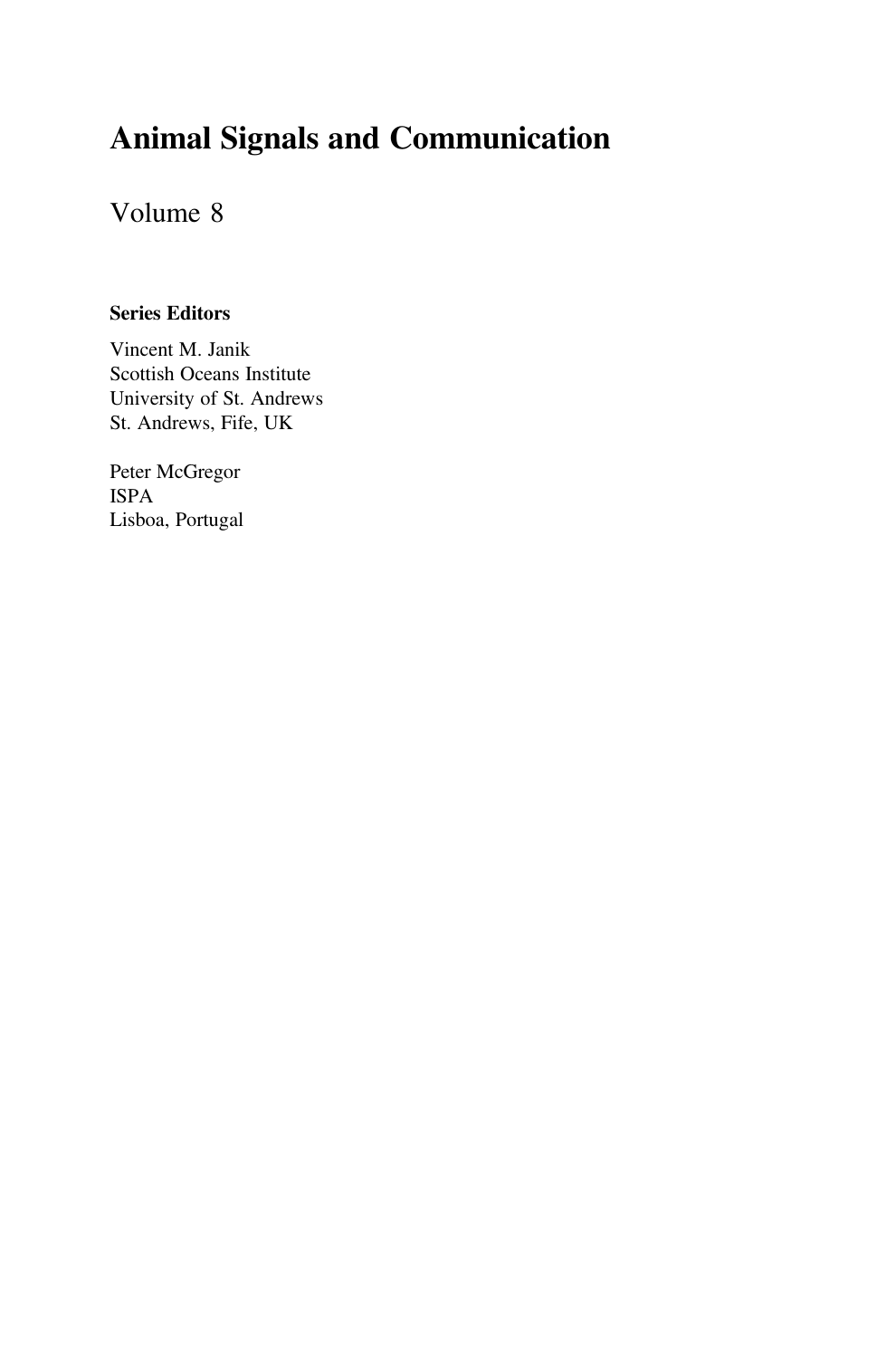Peggy S. M. Hill • Valerio Mazzoni • Nataša Stritih-Peljhan • Meta Virant-Doberlet • Andreas Wessel **Editors** 

# Biotremology: Physiology, Ecology, and Evolution

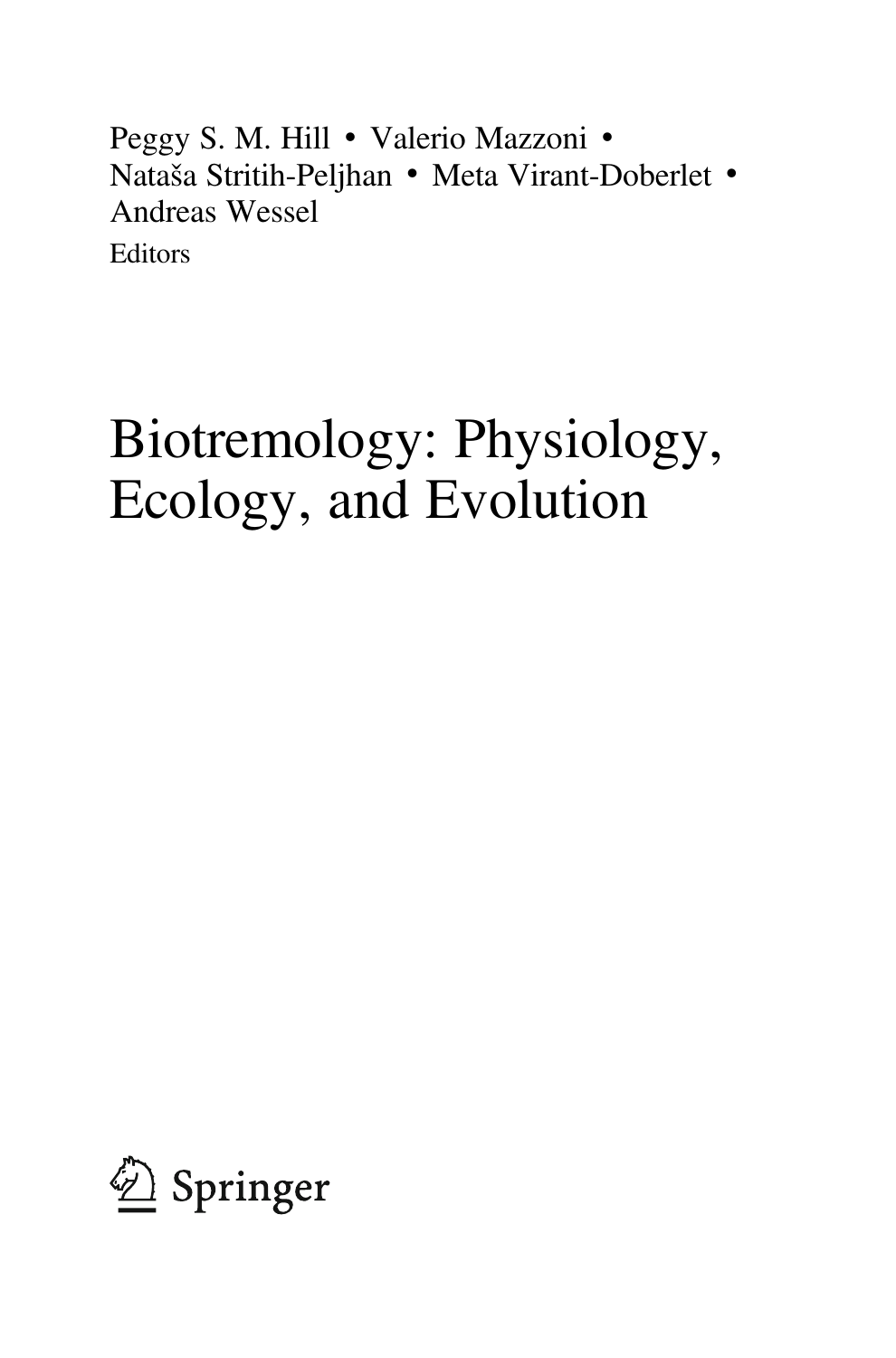**Editors** Peggy S. M. Hill Department of Biological Science University of Tulsa Tulsa, OK, USA

Nataša Stritih-Peljhan Department of Organisms and Ecosystems Research National Institute of Biology (NIB) Ljubljana, Slovenia

Andreas Wessel Center for Integrative Biodiversity **Discovery** Museum für Naturkunde - Leibniz Institute for Research on Evolution and **Biodiversity** Berlin, Germany

Valerio Mazzoni Research and Innovation Centre, Fondazione Edmund Mach San Michele all'Adige, Trento, Italy

Meta Virant-Doberlet Department of Organisms and Ecosystems Research National Institute of Biology Ljubljana, Slovenia

ISSN 2197-7305 ISSN 2197-7313 (electronic) Animal Signals and Communication<br>ISBN 978-3-030-97418-3 ISBN 978-3-030-97419-0 (eBook) <https://doi.org/10.1007/978-3-030-97419-0>

#### © Springer Nature Switzerland AG 2022

This work is subject to copyright. All rights are reserved by the Publisher, whether the whole or part of the material is concerned, specifically the rights of translation, reprinting, reuse of illustrations, recitation, broadcasting, reproduction on microfilms or in any other physical way, and transmission or information storage and retrieval, electronic adaptation, computer software, or by similar or dissimilar methodology now known or hereafter developed.

The use of general descriptive names, registered names, trademarks, service marks, etc. in this publication does not imply, even in the absence of a specific statement, that such names are exempt from the relevant protective laws and regulations and therefore free for general use.

The publisher, the authors and the editors are safe to assume that the advice and information in this book are believed to be true and accurate at the date of publication. Neither the publisher nor the authors or the editors give a warranty, expressed or implied, with respect to the material contained herein or for any errors or omissions that may have been made. The publisher remains neutral with regard to jurisdictional claims in published maps and institutional affiliations.

This Springer imprint is published by the registered company Springer Nature Switzerland AG The registered company address is: Gewerbestrasse 11, 6330 Cham, Switzerland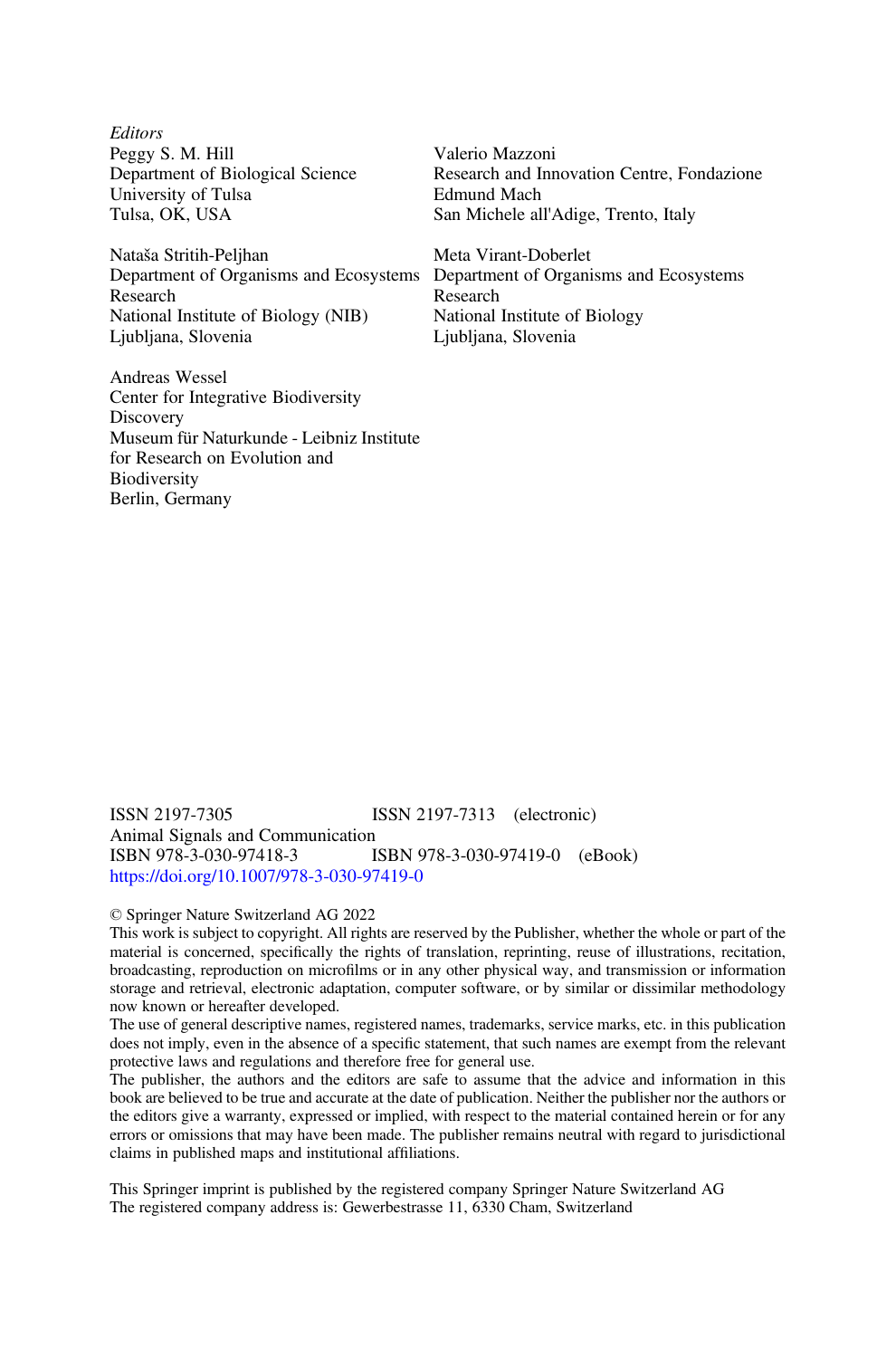# **Contents**

|                      | Part I Studying Vibrational Behavior: Ideas, Concepts and History                                                                                                                           |
|----------------------|---------------------------------------------------------------------------------------------------------------------------------------------------------------------------------------------|
| $\mathbf{1}$         | $\overline{3}$<br>Peggy S. M. Hill, Valerio Mazzoni, Nataša Stritih-Peljhan,<br>Meta Virant-Doberlet, and Andreas Wessel                                                                    |
| $\overline{2}$       | <b>Sound Production in True Bugs from the Families</b><br>Acanthosomatidae and Pentatomidae (1958)<br>21<br>Karl H. C. Jordan, Helga Slowioczek, Hannelore Hoch,<br>and Andreas Wessel      |
| Part II              | The State of the Field: Concepts and Frontiers in Vibrational<br><b>Behavior</b>                                                                                                            |
| $\mathbf{3}$         | <b>Vibrational Behaviour and Communication in the New Zealand</b><br>Weta (Orthoptera: Anostostomatidae)<br>37<br>Johannes Strauß and Daniel R. Howard                                      |
| $\blacktriangleleft$ | 67<br><b>Energetic Costs of Vibrational Signaling </b><br>Anka Kuhelj and Meta Virant-Doberlet                                                                                              |
| 5                    | The Hawaiian Planthoppers (Hemiptera: Auchenorrhyncha:<br>Fulgoromorpha) and Their Courtship Songs<br>93<br>Manfred Asche, Hannelore Hoch, Caitlin O'Connell-Rodwell,<br>and Andreas Wessel |
|                      | Part III Practical Issues in Studying Vibrational Behavior                                                                                                                                  |
| 6                    | <b>Substrate-Borne Vibrational Noise in the Anthropocene: From</b><br>123<br>Louise Roberts and Daniel R. Howard                                                                            |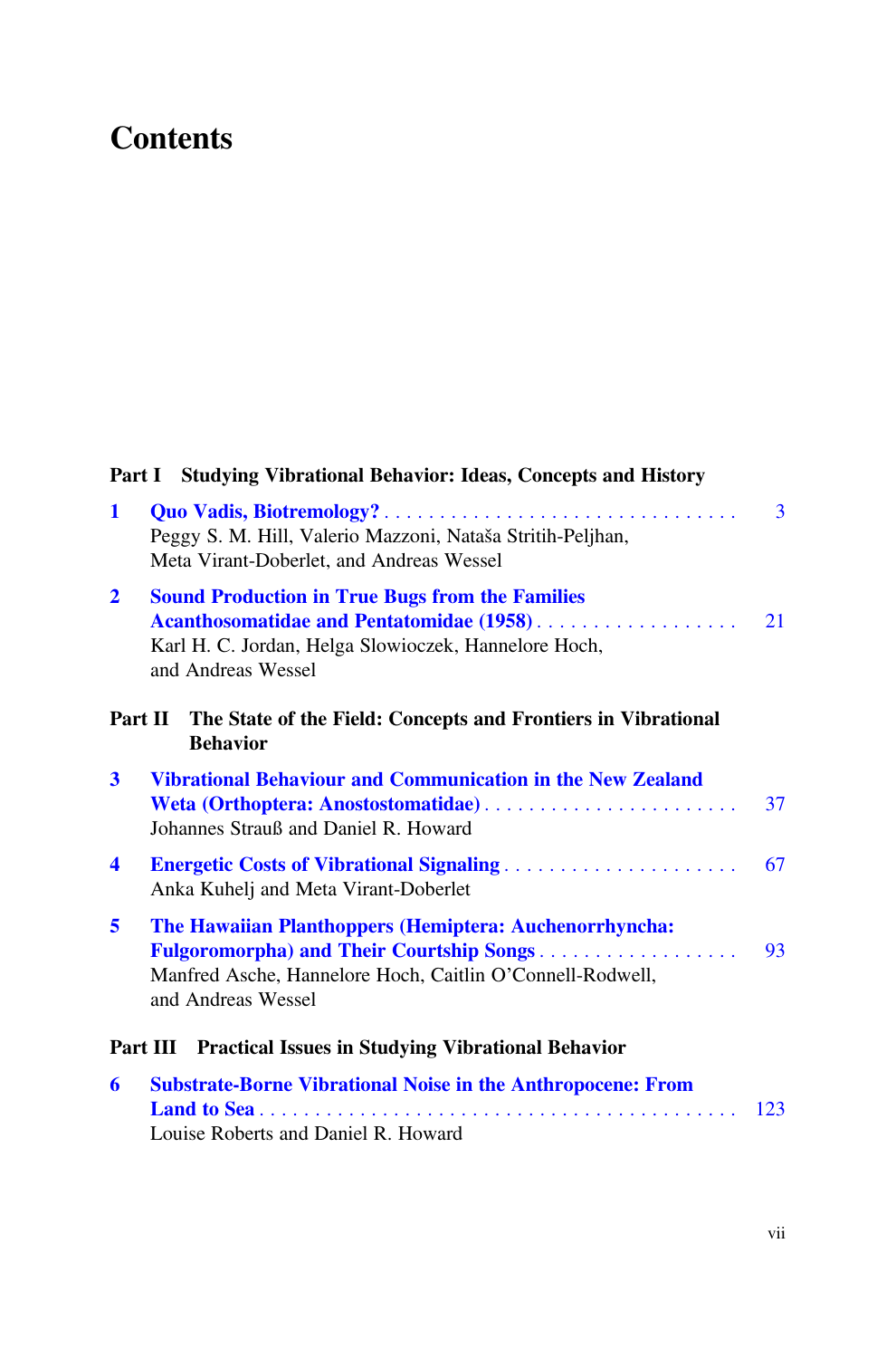| .<br><b>V111</b> | Contents<br>. |
|------------------|---------------|
|                  |               |

| 7         | <b>Research Approaches in Mechanosensory-Cued Hatching 157</b><br>Karen M. Warkentin, Julie Jung, and J. Gregory McDaniel                                                                                                                       |     |
|-----------|-------------------------------------------------------------------------------------------------------------------------------------------------------------------------------------------------------------------------------------------------|-----|
| 8         | <b>Inexpensive Methods for Detecting and Reproducing</b><br><b>Substrate-Borne Vibrations: Advantages and Limitations</b><br>Rachele Nieri, Sabrina C. J. Michael, Carlos F. Pinto,<br>Omar N. Urquizo, Heidi M. Appel, and Reginald B. Cocroft | 203 |
|           | Part IV Vibrational Behavior in Less Explored Contexts                                                                                                                                                                                          |     |
| 9         | <b>Sexual Selection in the Red Mason Bee: Vibrations, Population</b><br>Divergence, and the Impact of Temperature<br>Taina Conrad                                                                                                               | 221 |
| <b>10</b> | Vibrational Signals in Multimodal Courtship Displays of Birds 237<br>Nao Ota and Masayo Soma                                                                                                                                                    |     |
| 11        | <b>Blooms and Buzzing Bees: Bridging Buzz Pollination and</b>                                                                                                                                                                                   |     |
|           | Paul Anthony De Luca and Mario Vallejo-Marín                                                                                                                                                                                                    | 261 |
| 12        | <b>Mechanosensory Behaviour and Biotremology in Nematodes</b><br>Takuma Sugi                                                                                                                                                                    | 293 |
| 13        | <b>Speleotremology: Ecology and Evolution of Vibrational</b><br>Nataša Stritih-Peljhan, Johannes Strauß, Andreas Wessel,<br>and Hannelore Hoch                                                                                                  | 307 |
|           | <b>Vibrational Behavior in Some Well-Studied Taxa</b><br>Part V                                                                                                                                                                                 |     |
| 14        | Dawei Han and Bruce A. Young                                                                                                                                                                                                                    | 343 |
| 15        | <b>Evolution of Communication Systems Underground in a Blind</b><br><b>Eviatar Nevo</b>                                                                                                                                                         | 359 |
| <b>16</b> | Vibrational Behaviour in Honeybees<br>Wolfgang H. Kirchner, Felix A. Hager, and Kathrin Krausa                                                                                                                                                  | 387 |
| 17        | <b>Vibrational Communication Outside and Inside the Nest</b><br><b>Flavio Roces</b>                                                                                                                                                             | 411 |
| <b>18</b> | <b>Biotremology of Social Wasps: The Next Step to Understand</b><br>Rachele Nieri, Alessandro Cini, Marco Valerio Rossi Stacconi,<br>Irene Pepiciello, Valerio Mazzoni, and Rita Cervo                                                          | 437 |
| 19        | Vibratory Sensing and Communication in Caterpillars<br>Jayne E. Yack and Chanchal Yadav                                                                                                                                                         | 471 |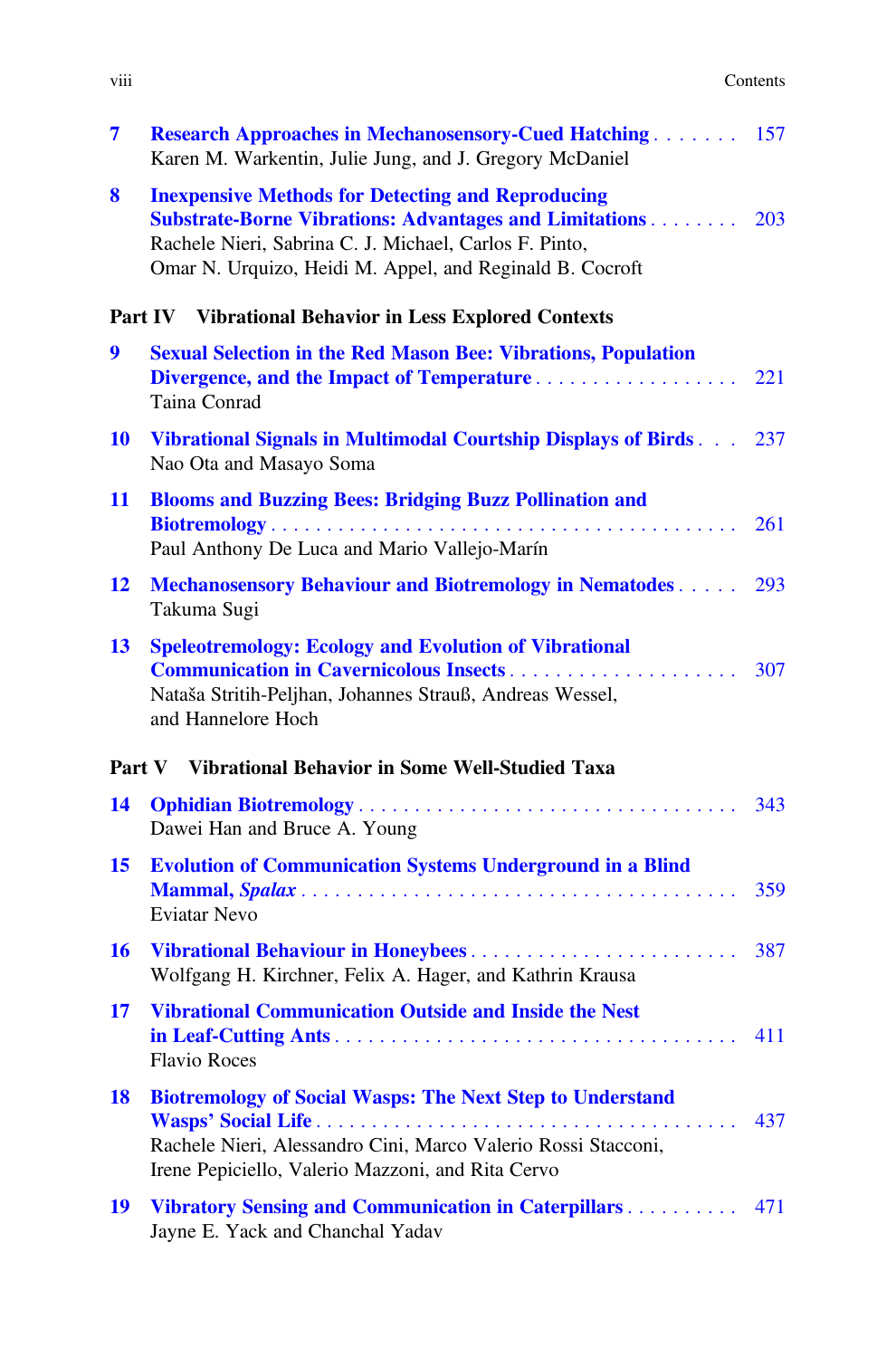#### Contents ix

### Part VI Applied Biotremology

| <b>20</b> | <b>Exploitation of Vibration Sensing for Pest Management</b><br>Takuma Takanashi and Hiroshi Nishino                                                                                    |     |
|-----------|-----------------------------------------------------------------------------------------------------------------------------------------------------------------------------------------|-----|
| 21        | <b>Subterranean Arthropod Biotremology: Ecological and</b><br>Richard Mankin                                                                                                            |     |
| 22        | Sabina Avosani, Richard W. Mankin, Thomas E. S. Sullivan,<br>Jernej Polajnar, David Maxwell Suckling, and Valerio Mazzoni                                                               | 529 |
| 23        | <b>Potential of Biotremology for Monitoring and Control of Stink</b><br>Raul Alberto Laumann, Andrej Čokl,<br>Maria Carolina Blassioli Moraes, Aline Moreira Dias,<br>and Miguel Borges |     |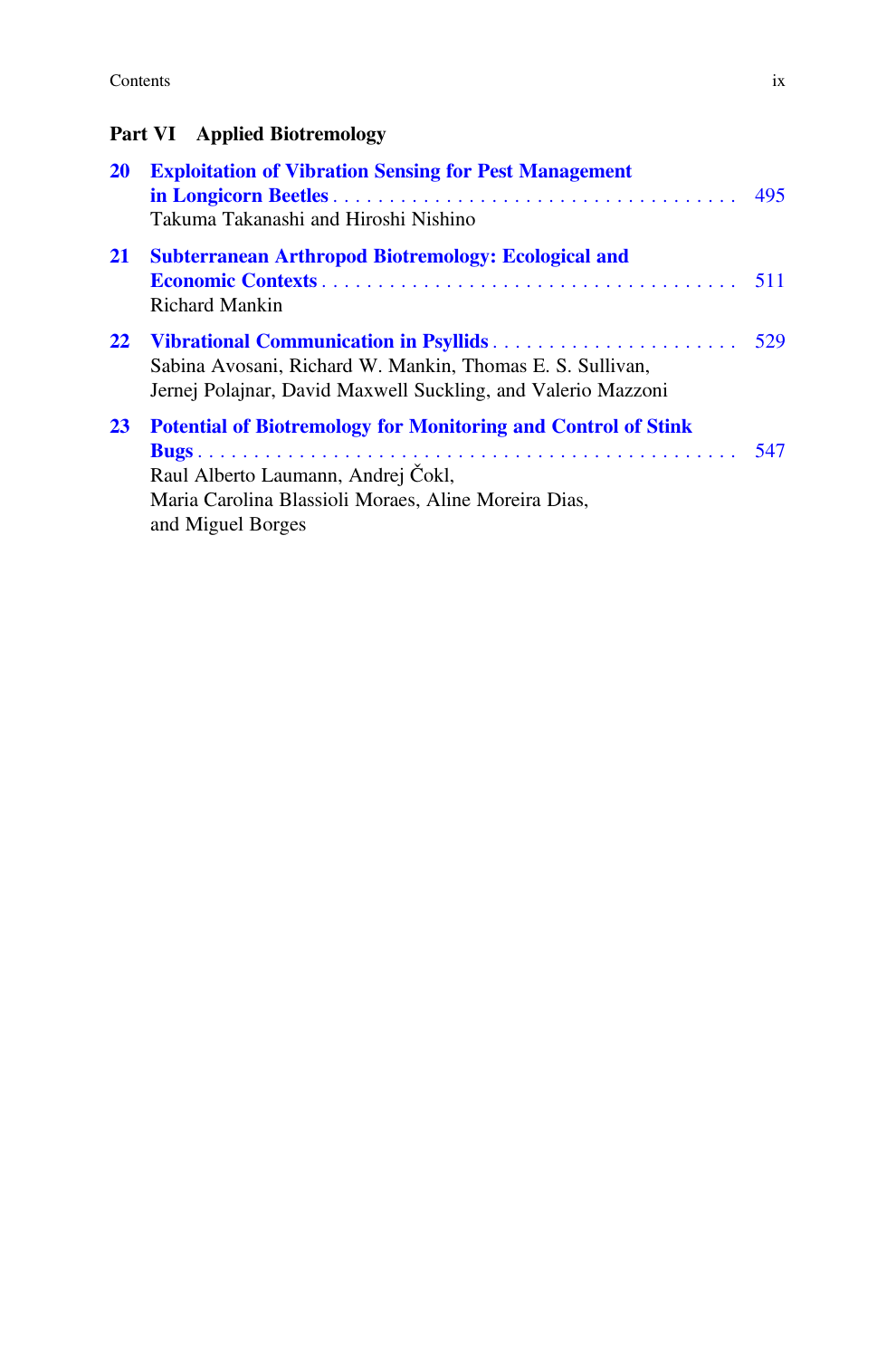# <span id="page-7-0"></span>Chapter 19 Vibratory Sensing and Communication in Caterpillars



Jayne E. Yack and Chanchal Yadav

Abstract Over the past few decades, scientists have discovered that insects live in complex vibratory environments that they both create and exploit for their survival. Yet, this growing body of literature is focused predominantly on adults, leaving a significant knowledge gap on vibratory sensing and communication in juveniles. There is burgeoning yet scattered evidence indicating that juveniles use vibrations in a wide range of contexts. In this chapter, we endeavored to synthesize the literature on vibratory sensing and communication in caterpillars (larval Lepidoptera). Caterpillars are obligate substrate-bound insects that are exposed to a wide range of vibrations generated by biotic and abiotic sources. This chapter shows that caterpillars across diverse taxonomic groups use vibrations in a variety of contexts, including predator detection and risk assessment, detection of abiotic events such as wind and rain, recruitment and spacing, territorial defense, and maintaining relationships with ants. While it is clear that many caterpillars are capable of detecting and discriminating between vibration sources, vibration receptors have not yet been identified in caterpillars, or any other holometabolous insect larvae. We discuss potential vibration receptors in larvae based on our knowledge of adult receptors and larval morphology and physiology. The vibratory landscapes of juvenile insects, including eggs, larvae, nymphs, and pupae, remain poorly understood. Yet, most juveniles are substrate-bound, and therefore, it is likely that vibrations play an important role in their survival. We recommend further investigations on vibratory sensing and communication in juveniles, from documenting the species using vibrations to discovering the sensory organs involved in detecting and processing vibratory information.

© Springer Nature Switzerland AG 2022

J. E. Yack ( $\boxtimes$ ) · C. Yadav

Department of Biology, Carleton University, Ottawa, ON, Canada e-mail: [jayneyack@cunet.carleton.ca](mailto:jayneyack@cunet.carleton.ca); [ChanchalYadav@cmail.carleton.ca](mailto:ChanchalYadav@cmail.carleton.ca)

P. S. M. Hill et al. (eds.), Biotremology: Physiology, Ecology, and Evolution, Animal Signals and Communication 8, [https://doi.org/10.1007/978-3-030-97419-0\\_19](https://doi.org/10.1007/978-3-030-97419-0_19#DOI)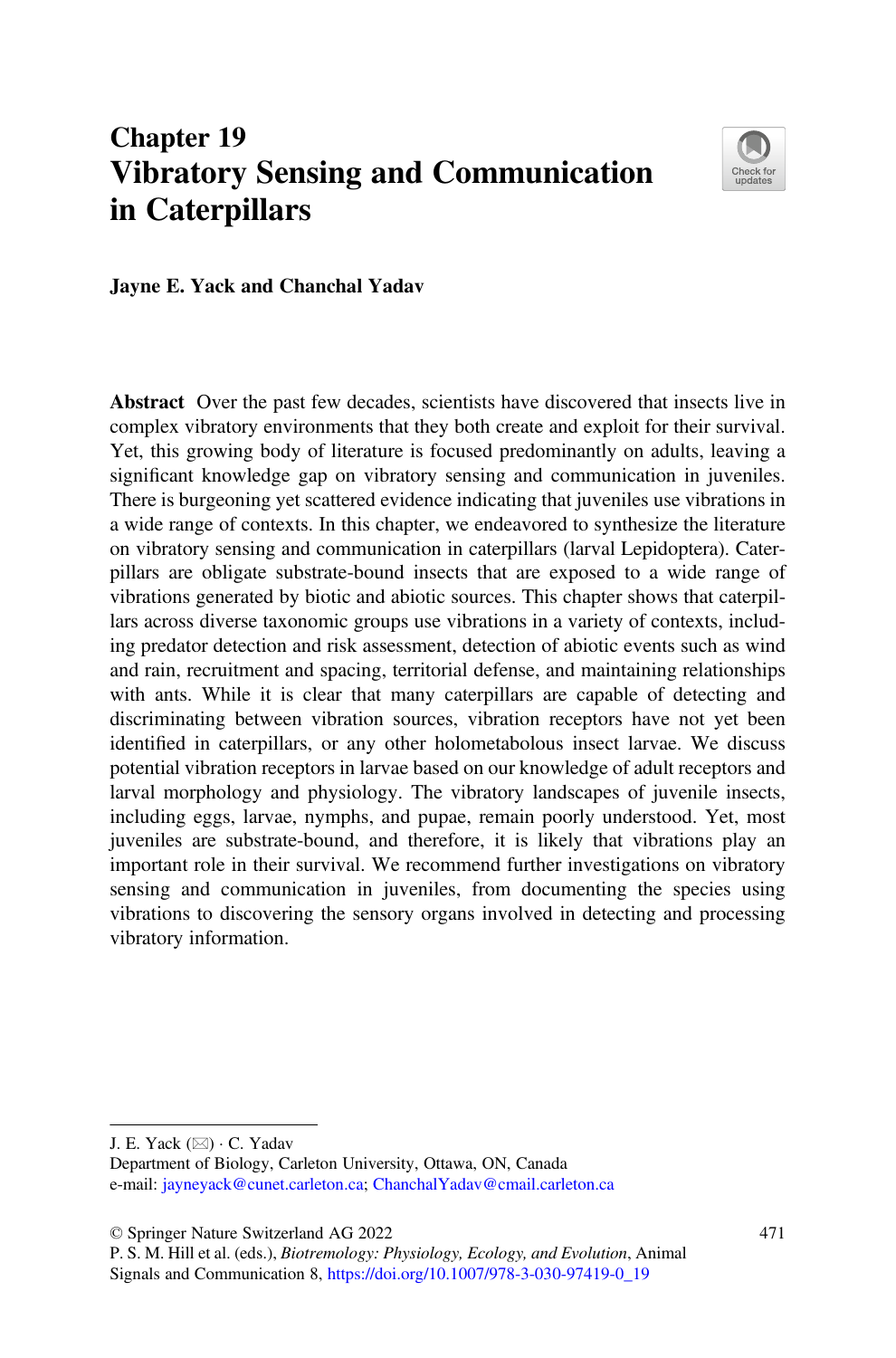#### 19.1 Introduction

Vibratory sensing and communication in insects have been studied for several decades, and we are now gaining an appreciation for the ubiquity and importance of this sensory modality. At the outset, we would like to define what we mean by "vibratory." In the broadest sense, acoustic signals and events are defined as the transmission of vibrations through an elastic medium, including air, water, or solids. Vibrations transmitted through solids such as plants or the ground are commonly referred to as "vibrations" or "substrate vibrations," whereas air- and water-borne vibrations are commonly referred to as "sounds." This is the terminology that we will adopt in this chapter, but for further discussion of the nomenclature and physical characteristics of vibrations and sounds, see Hill [\(2008](#page-23-0), [2014](#page-23-0)) and Hill and Wessel [\(2016](#page-23-0)). At least 18 insect orders have been reported to include species that use vibratory communication and sensing (Cocroft and Rodriguez [2005](#page-21-0)). Vibrations are used in a wide variety of contexts, including detection of passive cues generated from biotic sources (e.g., approaching predators) or abiotic sources (e.g., wind, rain) to complex communication signals used for reproduction, territorial displays, recruitment, and other social interactions. There are many reviews on the topic of vibratory sensing and communication. Some of these focus broadly on insects or other invertebrates (e.g., Markl [1983](#page-24-0); Gogala [1985](#page-23-0); Virant-Doberlet and Čokl [2004;](#page-26-0) Cocroft and Rodriguez [2005](#page-21-0); Hill [2008](#page-23-0); Čokl and Virant-Doberlet [2009](#page-21-0); Cocroft and Hamel [2010](#page-21-0); Randall [2014](#page-25-0); Yack [2016\)](#page-26-0). Other reviews focus on specific taxonomic groups that use vibrations, or functions of vibrations, e.g., spiders (Barth [1997](#page-21-0), [2002;](#page-21-0) Baurecht and Barth [1992;](#page-21-0) Elias and Mason [2010](#page-22-0)), Neuroptera (Stewart [1997;](#page-26-0) Devetak [1998](#page-22-0)), Hemiptera (Gogala et al. [1974;](#page-23-0) Claridge [1985;](#page-21-0) Cocroft and McNett [2006](#page-21-0); Shestakov [2015](#page-26-0)), termites (Hager et al. [2019\)](#page-23-0), Mantophasmatodea (Eberhard and Eberhard [2013](#page-22-0); Eberhard and Picker [2019\)](#page-22-0), predator–prey interactions (Casas and Magal [2006](#page-21-0); Virant-Doberlet et al. [2019\)](#page-26-0), courtship (Rodríguez [2019\)](#page-25-0), and group-living (Cocroft [2001](#page-21-0)). Research on insect vibratory sensing and communication until now has focused on adults, and specifically, their reproductive behaviors, with little consideration to juveniles. By juveniles, we mean eggs, nymphs of hemimetabolous insects, and larvae and pupae of holometabolous insects.

There is a growing number of examples demonstrating or suggesting that juveniles belonging to several insect orders use vibrations in a variety of contexts, including but not restricted to the following: (1) egg hatching (Fig. [19.1a\)](#page-9-0), e.g., Hemiptera (Mukai et al. [2014;](#page-24-0) Endo et al. [2019\)](#page-22-0), Orthoptera (Nishide and Tanaka [2016;](#page-24-0) Tanaka et al. [2018](#page-26-0)); (2) coordinating social grouping activities and recruitment (Figs. [19.1b,](#page-9-0) [c\)](#page-9-0), e.g., Hymenoptera (Hograefe [1984](#page-24-0); Fletcher [2007](#page-22-0), [2008\)](#page-23-0), Lepidoptera (Yadav et al. [2017\)](#page-27-0), Coleoptera (Cocroft [2001](#page-21-0)), Hemiptera (Cocroft [2001;](#page-21-0) Ramaswamy and Cocroft [2009](#page-25-0); Hamel and Cocroft [2012\)](#page-23-0); (3) manipulating ants in parasitic or mutualistic interactions (Fig. [19.1d\)](#page-9-0), e.g., Lepidoptera (Devries [1990;](#page-22-0) Travassos and Pierce [2000\)](#page-26-0); (4) obtaining food, e.g., Hymenoptera (Ishay et al. [1974](#page-24-0); Hograefe [1984](#page-24-0)), Diptera (McIver and Beech [1986\)](#page-24-0); (5) territorial and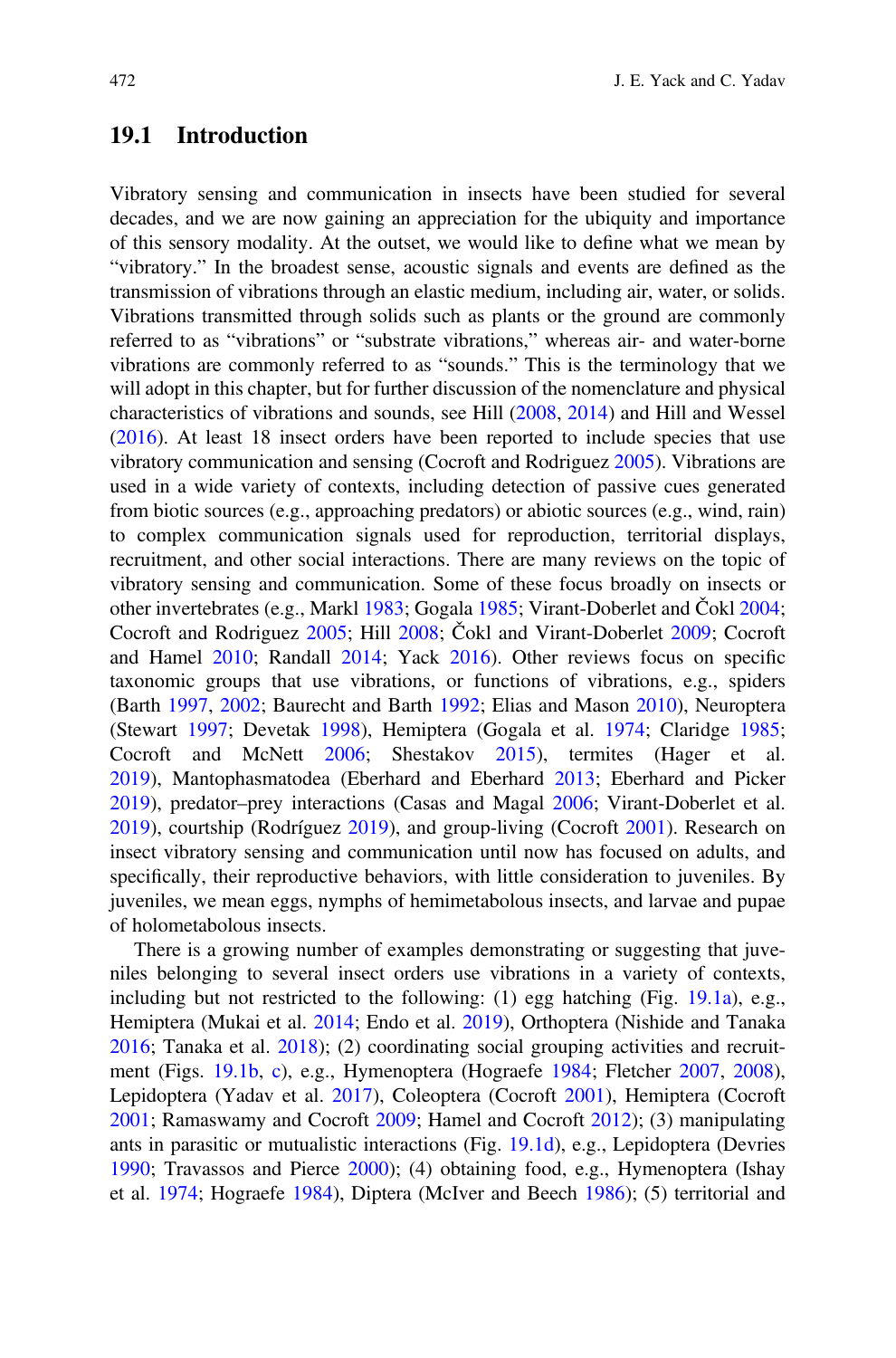<span id="page-9-0"></span>Fig. 19.1 Vibratory sensing and communication has been reported for all juvenile insect stages. Examples include the following: (a) Eggs/ embryos. Eggs of the brown marmorated stink bug, Halymorpha halys, synchronize their hatching by responding to vibrations caused by egg cracking by siblings in a clutch (see Endo et al. [2019\)](#page-22-0). (b) Nymphs. Nymphs of the treehopper, Umbonia crassicornis (Membracidae), produce vibrational signals to elicit their mother's protective antipredator behavior (see Cocroft [1999\)](#page-21-0). (c) Larvae. Larvae of the sawfly, Perga affinis, produce vibrations by tapping and contracting to coordinate grouping (see Fletcher [2007\)](#page-22-0). (d) Pupae. Pupae of the common imperial blue butterfly, Jalmenus evagoras (Lycaenidae), produce vibrations to attract and maintain the presence of attendant ants in butterfly– ant mutualism (see Travassos and Pierce [2000](#page-26-0))



spacing behavior, e.g., Lepidoptera (Yack et al. [2001](#page-26-0), [2014](#page-27-0); Fletcher et al. [2006;](#page-23-0) Scott et al. [2010;](#page-26-0) Guedes et al. [2012\)](#page-23-0); (6) detecting and avoiding predators and parasitoids, e.g., Lepidoptera (Djemai et al. [2001;](#page-22-0) Castellanos and Barbosa [2006;](#page-21-0) Low [2008](#page-24-0)), Coleoptera (Kojima et al. [2012](#page-24-0)), Hemiptera (Gish et al. [2012\)](#page-23-0). We propose that vibratory detection and communication is widespread among juveniles. However, due to a number of factors, including the (typically) small body size of juveniles, that vibrations may be communicated at close range in small groups of juveniles, and that plant-borne vibrations of small insects may not be easily detected by human researchers without specialized instrumentation, these vibratory events may have been overlooked by scientists. Given that juveniles are flightless and substrate-bound, and purportedly require mechanisms for communication and detection of predators and parasitoids, it seems imminent that vibrations play a prominent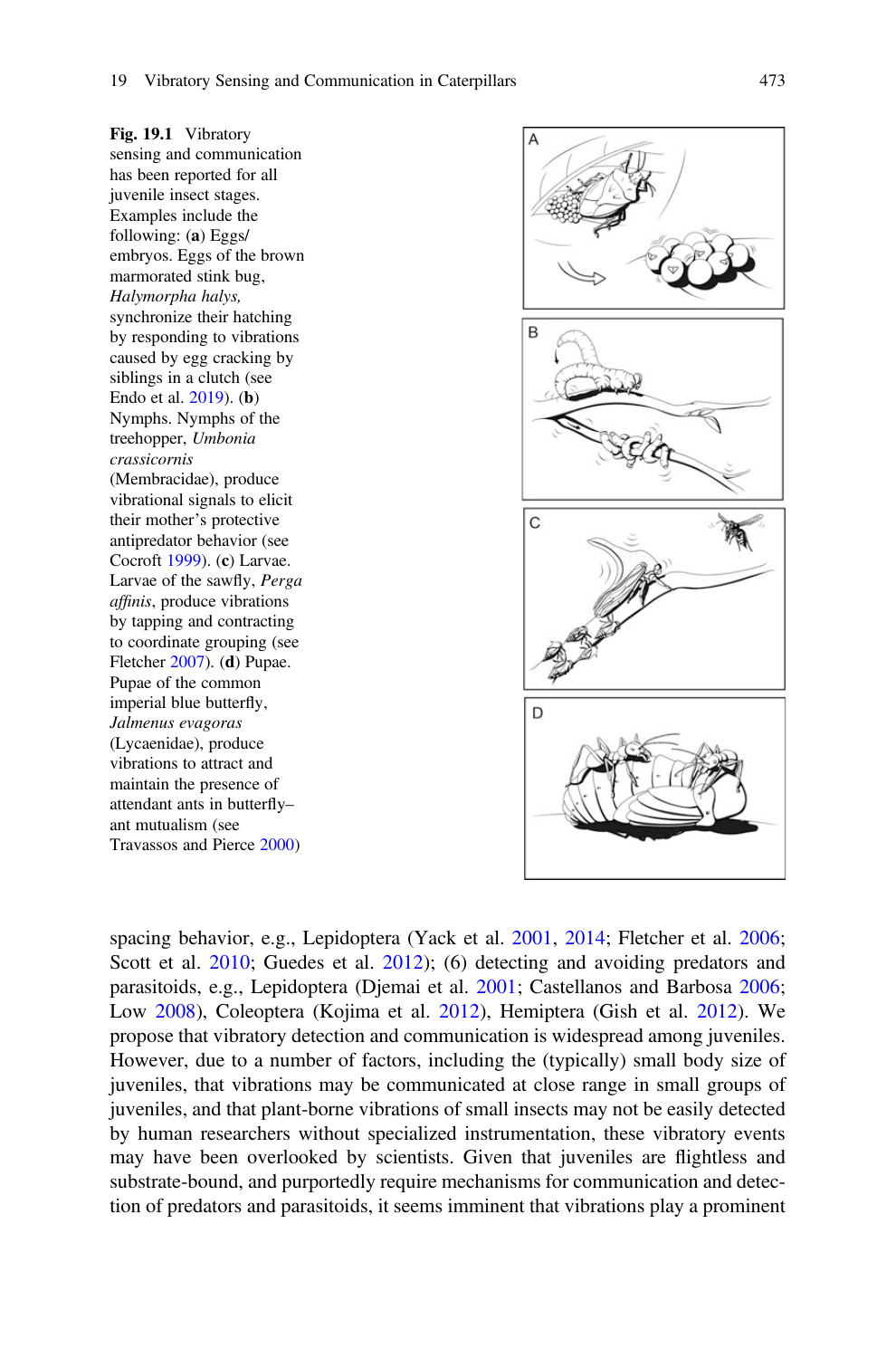role in their sensory ecology. We suspect that research on vibratory communication in juveniles lags far behind that for adults, and requires further investigation. In this chapter, we explore the topic of juvenile vibratory sensing and communication by focusing on caterpillars, the larvae of Lepidoptera.

#### 19.2 Caterpillar Sensory Ecology

As caterpillars are often viewed as the "feeding stage" of adult Lepidoptera, sometimes the complexity of their behaviors is overlooked. Caterpillars in fact exhibit highly varied and sometimes complex behaviors that require sensing and interacting with their environments. Many species must protect themselves from physical elements such as rain, light, and heat, by building shelters and finding cover (Lill and Marquis [2007](#page-24-0); Greeney et al. [2012\)](#page-23-0). They need to navigate their environments to locate and identify host plants (Fitzgerald and Peterson [1988](#page-22-0); Zalucki et al. [2002\)](#page-27-0), create leaf mines (Connor and Taverner [1997](#page-21-0)), locate pupation sites (Hagstrum and Subramanyam [2010](#page-23-0); Grof-Tisza et al. [2015](#page-23-0)) and shelter sites (Lill and Marquis [2004;](#page-24-0) Abarca et al. [2014](#page-21-0)), and in rare cases, locate prey (Montgomery [1983](#page-24-0)). As caterpillars are prey and hosts for a variety of predators and parasitoids, they have evolved mechanisms to detect and respond behaviorally to these threats in a variety of ways (Lederhouse [1990](#page-24-0); Wagner [2005](#page-26-0); Greeney et al. [2012](#page-23-0)). Many species form social groups for purposes of constructing communal shelters, foraging in groups, or cooperating in defense (Despland and Le Huu [2007](#page-22-0); Costa [2010;](#page-22-0) Despland [2019\)](#page-22-0). As such, they require mechanisms to form and maintain groups, construct communal shelters, and coordinate social behaviors. Some butterfly larvae form parasitic or mutualistic relationships with ants, and have evolved mechanisms to communicate with, and manipulate their hosts (Schönrogge et al. [2017;](#page-25-0) Cassacci et al. [2019\)](#page-21-0). Given these highly varied demands on their sensory systems, it is helpful to first review what is understood about the sensory modalities of caterpillars.

Sensory receptors in caterpillars used to monitor the external environment include those that detect chemical, light, tactile, and acoustic stimuli. Chemoreception is the best understood of all the sensory modalities in caterpillars. Taste and olfactory receptors occur primarily on the head (antennae and mouthparts) (Schoonhoven and Dethier [1966;](#page-25-0) Schoonhoven and van Loon [2002](#page-25-0); Roessingh et al. [2007;](#page-25-0) Shields and Martin [2012](#page-26-0)). Gustatory receptors play a key role in food evaluation, host selection, and feeding preferences (Schoonhoven [1987](#page-25-0); Schoonhoven and van Loon [2002;](#page-25-0) de Boer [2006\)](#page-22-0). Olfactory chemoreceptors are utilized in tasks such as detecting trail pheromones (Roessingh [1989](#page-25-0)), and orientation to host plants (Piesik et al. [2009](#page-25-0), [2013\)](#page-25-0). The visual system comprises simple light receptors (stemmata) located on the head region. These can form crude images and discriminate colors (Warrant et al. [2003\)](#page-26-0), potentially functioning in orienting to pupation sites (Starnecker [1996](#page-26-0)), and feeding sites (Rieske and Townsend [2005](#page-25-0)). Tactile receptors occur on different parts of the body, and function in maintaining processions (Roessingh [1989;](#page-25-0) Fitzgerald [2003\)](#page-22-0), and detecting and escaping from predators (Castellanos et al. [2011](#page-21-0)). The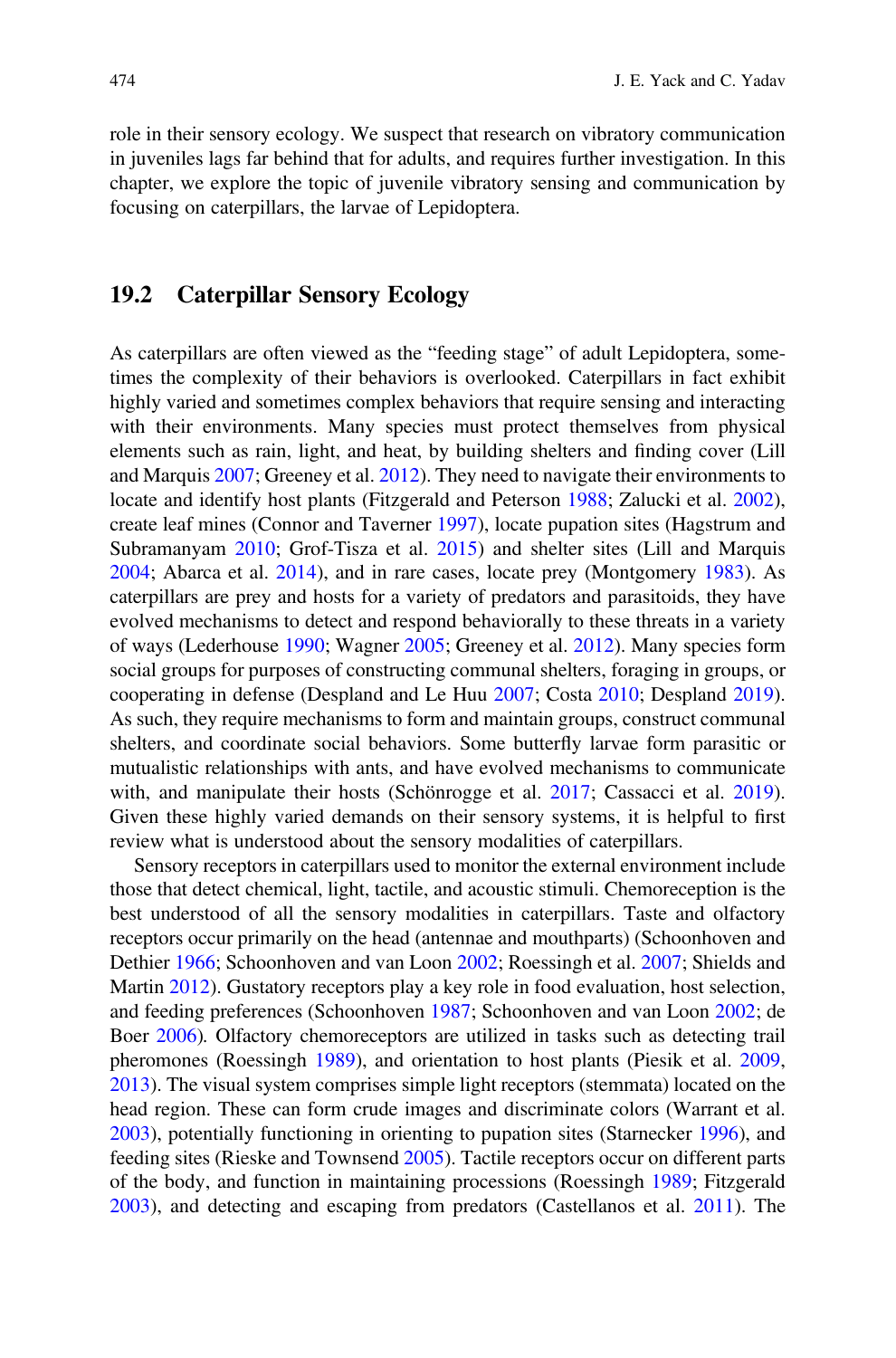<span id="page-11-0"></span>

Fig. 19.2 Potential sources of vibrational information for a caterpillar. (1) Abiotic sources including rain droplets and wind could inform caterpillars of weather conditions, or mask important vibratory information. (2) Other caterpillars may produce incidental vibrations by locomotion (e.g., crawling) or chewing, or by actively signaling (e.g., for recruitment or advertising territory). (3) Caterpillars that are prey or hosts may detect incidental cues produced by an approaching predator or parasitoid directly through the substrate.  $(4, 5)$  Vibrations may be transmitted to the plant indirectly from air-borne sounds produced by a flying predator, such as a wasp, or a calling predator, such as an insectivorous bird singing in the vicinity

acoustic sensory modalities, including mechanoreceptors that detect both air- or solid-borne vibrations, are poorly understood in caterpillars. In some species, long hairs called trichoid sensilla have been shown to detect near-field sounds and function in detecting flying insect predators and parasitoids (Markl and Tautz [1975;](#page-24-0) Tautz [1977](#page-26-0), [1978;](#page-26-0) Tautz and Markl [1978](#page-26-0); Taylor and Yack [2019\)](#page-26-0). There is increasing evidence that many caterpillar species use solid-borne vibrations. Being substrate-bound, either living on or inside plant material, vibratory sensing and communication may be an important mechanism for communication and risk assessment. Vibrations that are potentially relevant to caterpillars could be transmitted through three routes: from solid to solid, from solid to air to solid, or from air to solid (Fig. 19.2). Vibrations have been noted or proposed to function in a number of different contexts including territorial behavior, recruitment and social interactions, mutualistic or parasitic relationships with ants, and predator detection. The remainder of this chapter focuses on what we know, and what we do not know, about vibratory detection and communication in caterpillars.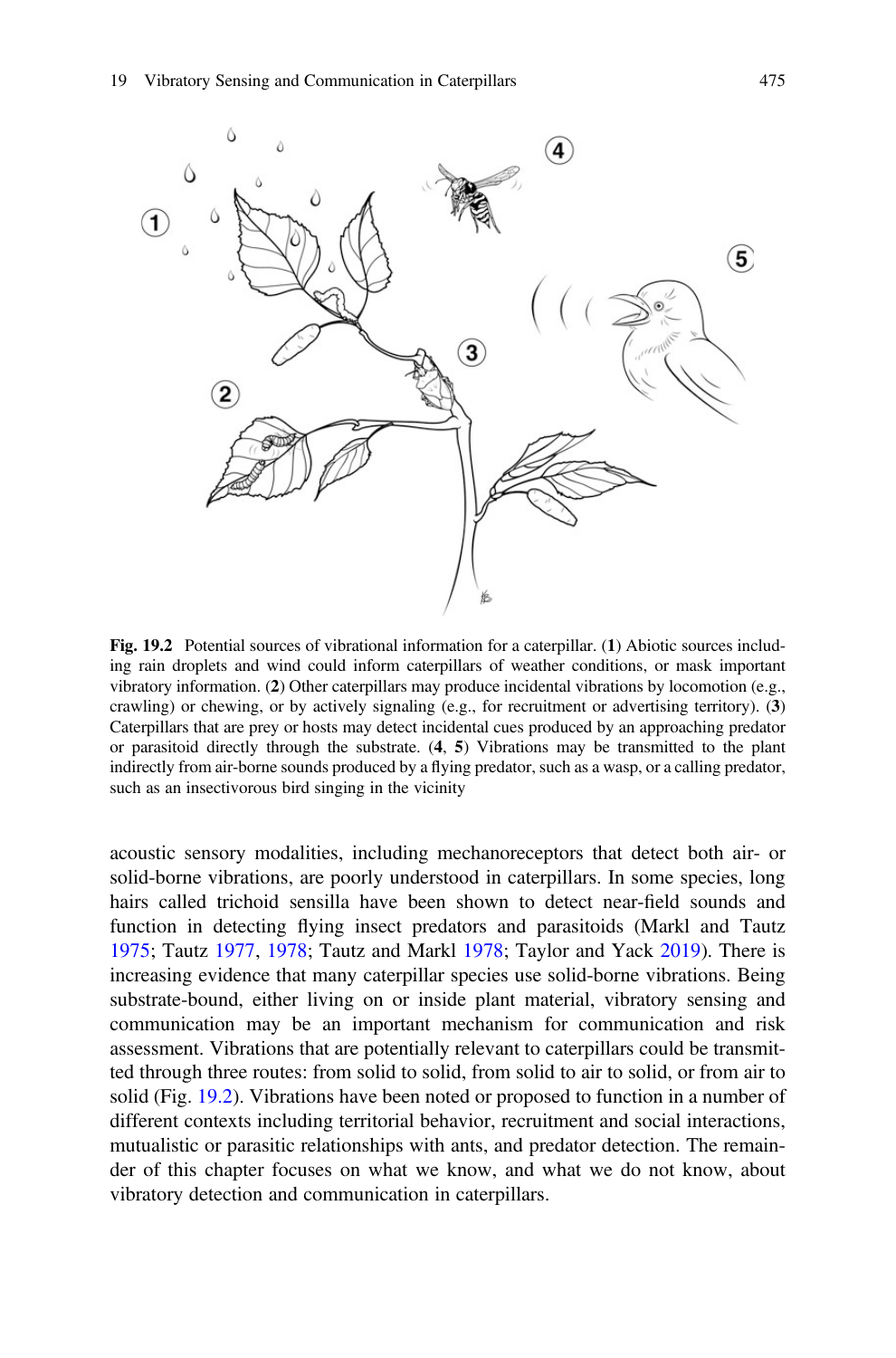#### 19.3 Vibratory Detection and Communication in Caterpillars

#### 19.3.1 Territorial Behavior

Several species of Lepidoptera larvae use substrate-borne vibrations in territorial contests over a resource, such as a feeding site or leaf shelter. Leaf shelters are commonly observed in larval Lepidoptera, providing benefits such as protection from enemies, improved microclimate, and feeding sites (e.g., Hunter and Willmer [1989;](#page-24-0) Sagers [1992](#page-25-0); Berenbaum et al. [1993;](#page-21-0) Eubanks et al. [1997](#page-22-0); Fukui [2001](#page-23-0); Lill and Marquis [2007](#page-24-0); Abarca et al. [2014\)](#page-21-0). Given the benefits and energetic costs associated with shelters, caterpillars exhibit competition to defend them from intruders (Sigmon [2015](#page-26-0)). Vibrations have been shown to function in both detecting intruders and generating signals to defend territories. At present, vibratory-mediated territoriality has been most thoroughly studied in species belonging to the superfamily Drepanoidea.

Vibratory-mediated territoriality is widespread in larvae belonging to the superfamily Drepanoidea, and specifically, those in the family Drepanidae (Bowen et al. [2008;](#page-21-0) Scott et al. [2010](#page-26-0); Scott and Yack [2012\)](#page-26-0). The species that has been most thoroughly studied is the masked birch caterpillar (Drepana arcuata). Late instar masked birch caterpillars construct and occupy silken leaf shelters on birch (Betula papyrifera). Shelters can take more than 3 hours to construct, consuming valuable time and energy. When approached by a conspecific intruder, resident larvae produce a combination of three distinct vibrations by drumming and scraping their mandibles and scraping specialized anal "oars" against the leaf's surface. In staged interactions between residents and intruders, Yack et al. ([2001\)](#page-26-0) demonstrated that resident larvae won territorial acoustic disputes 86.8% of the time. A resident larva confronted with an intruding conspecific typically stops feeding, backs into its leaf shelter, and begins signaling. Residents were observed to increase the rate of signaling and varied the use of particular signals in relation to its distance between itself and the intruder (Yack et al. [2001\)](#page-26-0). Signaling rates increased with the amount of time a caterpillar spent on a leaf, as well as with silk accumulation (Yack et al. [2014\)](#page-27-0). Conversely signal rates decreased with shelter removal (Yack et al. [2014\)](#page-27-0). Residents use vibrations to detect approaching intruders, and can distinguish among vibrations caused by a conspecific intruder, wind, and rain (Guedes et al. [2012\)](#page-23-0). Comparative studies show that vibratory-mediated territoriality is taxonomically widespread within the Drepanidae, and it is proposed that the types and intensity of signals vary among species depending on the amount of energy investment in shelters (Scott et al. [2010](#page-26-0)). A phylogenetic study showed that vibratory-mediated territoriality is a derived trait in species belonging to the subfamilies Drepaninae and Thyatirinae, but is absent in the ancestral Cyclidiinae (Scott et al. [2010\)](#page-26-0). Phylogenetic mapping showed that vibratory signaling evolved as a form of ritualized aggression, and that movements associated with physical fighting (crawling, biting)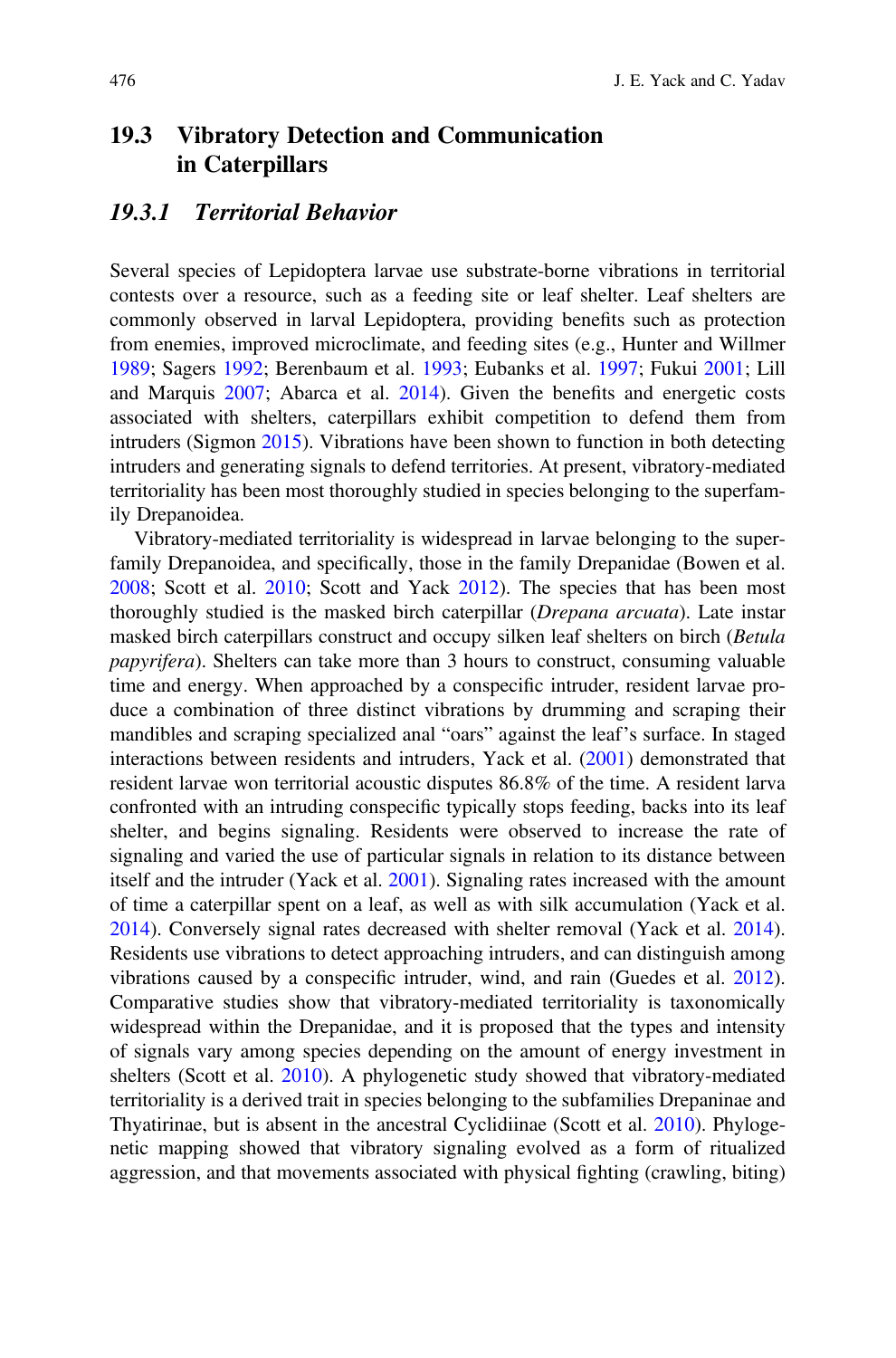evolved into ritualized signals to avoid damage incurred by physical fighting (Scott et al. [2010](#page-26-0)).

In addition to the abovementioned Drepanoidea species, the use of vibrations during competition for resources has been reported for species in the superfamilies Gracillarioidea, Gelechioidea, and Tortricoidea. The cherry leaf roller, Caloptilia serotinella (Gracillariidae, Gracillarioidea), produces three distinct vibratory signals: scraping, plucking, and vibrating in response to a conspecific intruder entering a resident's leaf shelter (Fletcher et al. [2006\)](#page-23-0). Scraping, a form of stridulation, is produced by lateral head movements, while the mandibles are held open and scraped against the leaf surface. Vertical movements of the head and thorax produce the plucking signal; either the mandibles or the thorax pulling up on the leaf are thought to produce the signal. "Vibrating" is produced when the larva remains in a fixed position on the leaf and oscillates the thorax horizontally, and while doing so, the thoracic legs scrape the leaf. The "vibrating" signal is presumed to be a combination of tremulation and stridulation. The signals differed in usage when interacting with a conspecific: the most frequently used is scraping followed by plucking and vibrating. The distance between the resident and the intruder also determined which signal was used; at farther distances vibrating was observed, while at closer distances scraping was observed. Vibrational signaling in *Diurnea fagella* (Oecophoridae) larvae has been suggested to play a role in defending resources (Hunter [1987](#page-24-0)). These larvae occupy leaf shelters where they feed and reside. When disturbed, they scrape a "hook," located on the distal end of a modified third thoracic leg, back and forth on the leaf's surface. Although the signals were recorded as airborne sounds with microphones, it is most likely they are transmitted as vibrations through the leaf. Further research is required to ascertain the precise functional significance of signaling in D. fagella larvae, but it has been proposed to function primarily in territorial contests with conspecifics. Another example of vibration-mediated territorial defense was reported for Sparganothis pilleriana (Tortricoidea) (Russ [1969\)](#page-25-0). Caterpillars form a leaf shelter on grape leaves and defend them against conspecifics and heterospecifics by rearing up and striking (drumming) the webbing on the leaf repeatedly. Vibration signals were recorded by placing a microphone directly on the substrate. Signals increased in intensity when conspecific intruders remained near the leaf shelter. Fighting ensued until one of the contestants fled. In another study of territorial encounters in shelter building Gelechiidae and Oecophoridae caterpillars (Sigmon [2015\)](#page-26-0) "audible sounds" were noted during territorial encounters when a caterpillar repeatedly tapped (drummed) its head on the leaf surface. However, vibration recordings were not conducted and the role of vibratory communication was not formally tested. Vibratory-mediated territorial disputes may be widespread among the many lepidopteran larvae that invest time and energy in building and maintaining shelters, and should be further investigated.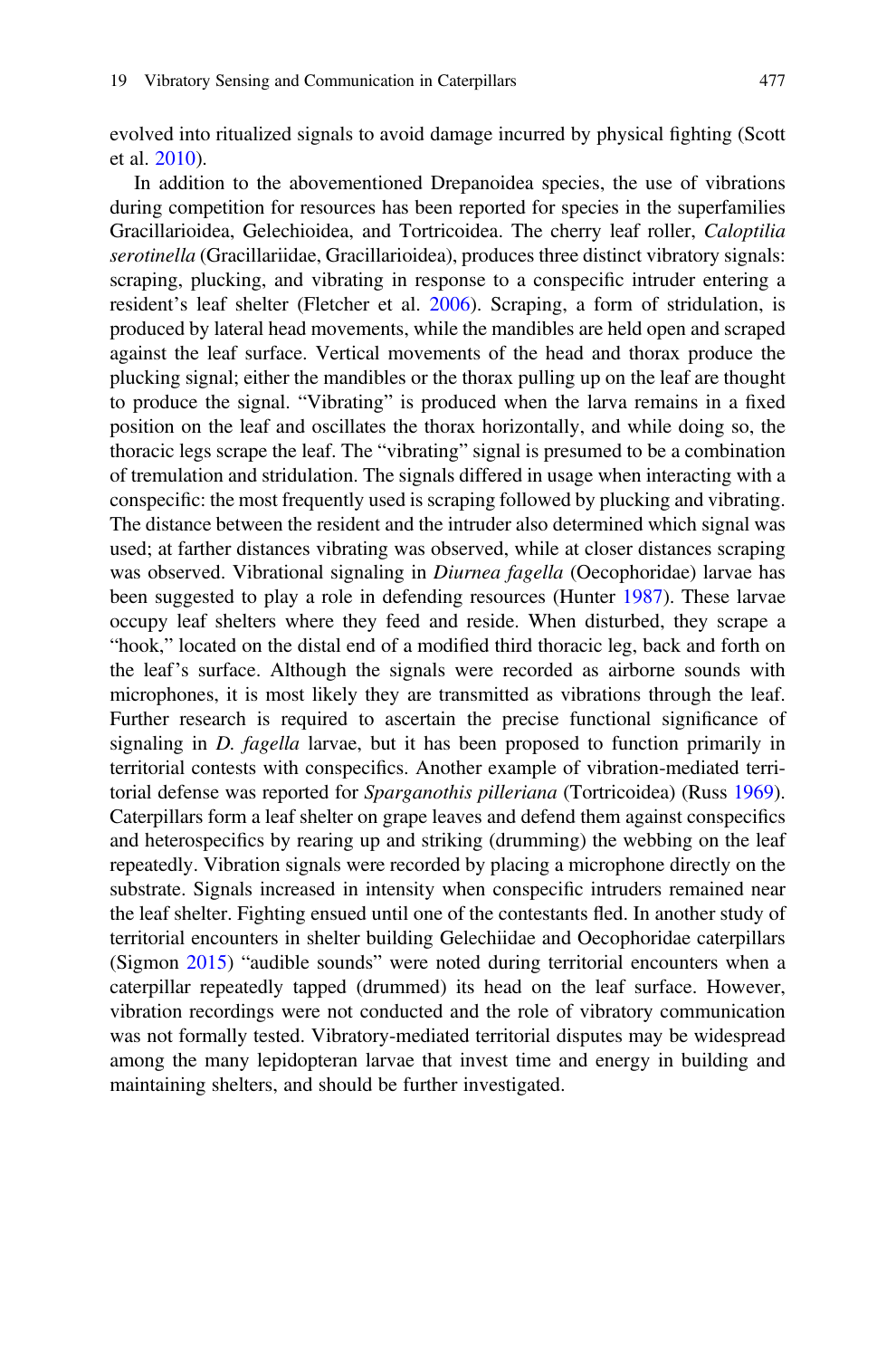#### 19.3.2 Group Formation and Maintenance

Several caterpillars form groups at different stages of their development (Costa and Pierce [1997](#page-22-0); Fitzgerald and Costa [1999](#page-22-0); Zalucki et al. [2002](#page-27-0); Costa [2006](#page-22-0)) for purposes of collective predator defense, thermoregulation, and feeding (e.g., Costa and Pierce [1997;](#page-22-0) Prokopy and Roitberg [2001;](#page-25-0) Reader and Hochuli [2003](#page-25-0); Costa [2006;](#page-22-0) Despland [2019](#page-22-0)). The sensory mechanisms used to form, maintain, and coordinate activities within these groups, however, are not well understood. There are some examples of chemical-mediated recruitment in processionary species (e.g., Costa [2006;](#page-22-0) Matthews and Matthews [2009;](#page-24-0) Pescador-Rubio et al. [2011](#page-25-0)). Vibrationmediated recruitment and group formation would seem to be an optimal means of communication, as signals are short and therefore more difficult for predators to detect than chemical signals. At present, there is one example in larval Lepidoptera. Early instar caterpillars of the hooktip moth caterpillar, Drepana arcuata, live in small groups of 2–5 on birch leaves (Yadav and Yack [2018\)](#page-27-0). Upon hatching, neonates begin shelter construction on the edge of a birch leaf, and generate vibratory signals while feeding using specialized oar-like structures, called anal oars, located on the last abdominal segment. These vibratory signals are used by early instars for recruitment by advertising feeding sites and shelter locations to conspecifics (Yadav et al. [2017](#page-27-0)). To the best of our knowledge, there are no other examples of vibratory recruitment and group maintenance in caterpillars, but there are examples in other holometabolous larvae including sawflies (Hograefe [1984;](#page-24-0) Fletcher [2007](#page-22-0), [2008\)](#page-23-0) and beetles (Greenfield [2002](#page-23-0); Cocroft and Hamel [2010](#page-21-0)). Given the importance of social groups in caterpillars, we recommend that more species be investigated for the role of vibrations in forming and maintaining groups.

#### 19.3.3 Myrmecophilous Larvae

One of the most fascinating examples of vibratory communication in caterpillars occurs in myrmecophilic (ant loving) species belonging to the butterfly families Lycaenidae and Riodinidae. Myrmecophilous larvae "break the codes" of their ant host's communication system to gain access to rich resources, as well as shelter and protection offered by the ant colony. Communication with ants is multimodal, involving chemical, tactile, and vibroacoustic sensory modalities. General reviews on the ecology and evolution of caterpillar–ant interactions include those by Hinton [\(1951](#page-23-0)), Fiedler [\(1991](#page-22-0)), Pierce et al. ([2002](#page-25-0)), and Casacci et al. [\(2019](#page-21-0)). Reviews focusing more specifically on the role of vibratory communication include those by Devries [\(1991](#page-22-0)), Travassos and Pierce ([2000\)](#page-26-0), Riva et al. ([2016\)](#page-25-0), and Schönrogge et al. [\(2017](#page-25-0)). Specific, and non-mutually exclusive, examples of caterpillar–ant interactions involve vibroacoustic signals that include the following: (1) attracting ants to be carried into the chamber; (2) begging for food; (3) signaling to strengthen the social status with the colony, and (4) mimicking queen signals. Although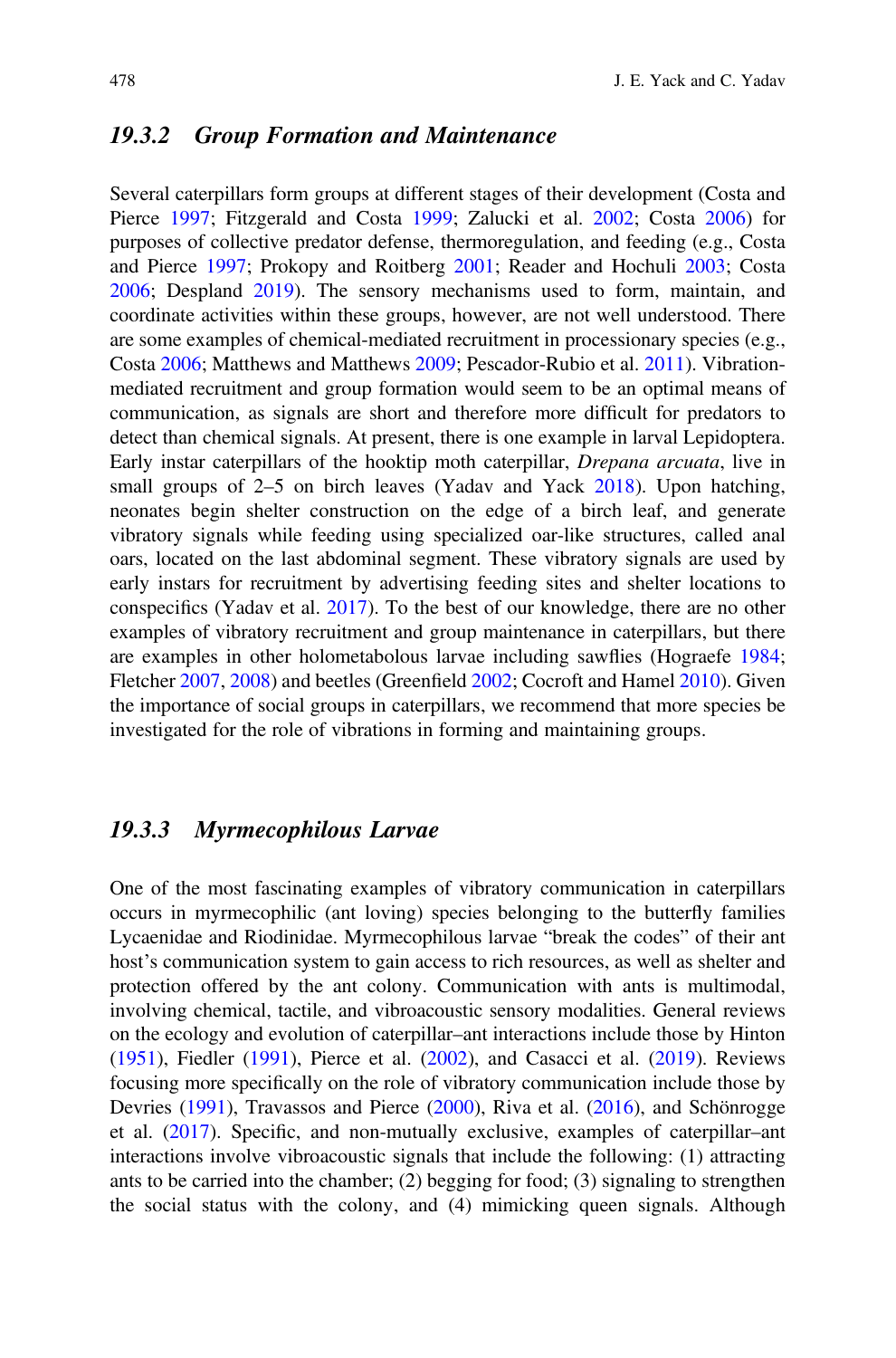riodinid and lycaenid larvae independently evolved the capacity to produce vibratory signals, vibroacoustic signals in larvae of both families have evolved in the context of establishing or enhancing ant symbioses (DeVries [1991](#page-22-0)). Here, we briefly summarize vibratory-mediated myrmecophilia in larvae of Riodinidae and Lycaenidae.

In Riodinidae larvae at least 19 species have been reported to produce vibratory calls and all of these species are associated with ants (Devries [1991](#page-22-0)). Most species that produce vibrations do so using a stridulatory mechanism comprising two structures: vibratory papillae and epicranial granulations (Devries [1990](#page-22-0), [1991\)](#page-22-0). The vibratory papillae consist of a pair of rod-like appendages on the prothorax. The papillae strike against the head (on various types of textured surfaces referred to as epicranial granulations) through oscillations of the head. The resulting substrate vibrations appear to communicate with ants as demonstrated by DeVries [\(1990](#page-22-0)). Larvae that had their papillae removed lost their ability to call and failed to attract ant attendants. After molting, they regained the structures as well as their ability to call.

In Lycaenidae, at least 30 species of larvae have been reported to produce vibratory calls, and all are associated with ants (Devries [1991](#page-22-0)), but it is proposed that the ability to produce vibrations may be universal in larvae of this family (Riva et al. [2016\)](#page-25-0). A variety of different vibration signals characterized as pulses, drumming, grunts, and hisses have been noted (Travassos and Pierce [2000](#page-26-0); Schönrogge et al. [2017](#page-25-0)). However, the specific mechanisms of signal generation in Lycaenidae larvae are not well understood. One mechanism of call production in Lycaenidae suggested by Hill [\(1993](#page-23-0)) involves a file of teeth on the posterior side of the fifth abdominal segment grating against an opposing stridulatory plate on the posterior side of the sixth segment. In other species, sound production is thought to occur through a forced air mechanism (Schurian and Fiedler [1991\)](#page-25-0). Travassos and Pierce [\(2000](#page-26-0)) characterized three types of vibrational signals in the Australian lycaenid, Jalmenus evagoras. Grunts, hisses, and drums occurred in different contexts and are proposed to play specific roles in communicating with ants. One of the best studied myrmecophilic larvae are *Maculinea* species that are obligate parasites of *Myrmica* ants. Maculinea species mimic vibrations of their hosts to attract ants, exploit nest resources, and elevate their social status by mimicking vibration signals of queens (reviewed in Sala et al. [2014](#page-25-0); Casacci et al. [2019\)](#page-21-0).

Vibratory-mediated relationships between caterpillars and ants are highly complex and there is much left to learn. Vibration signals should be recorded and characterized for more species, although such studies are difficult to perform inside ant colonies. The mechanisms of vibration production remain unknown for most of the Lycaenidae species. Another challenge is to disentangle the contributions of multiple modes of communication, including chemical and tactile, from vibratory signals. Finally, like for other holometabolous larvae, there is nothing known about how signals are received by the caterpillars.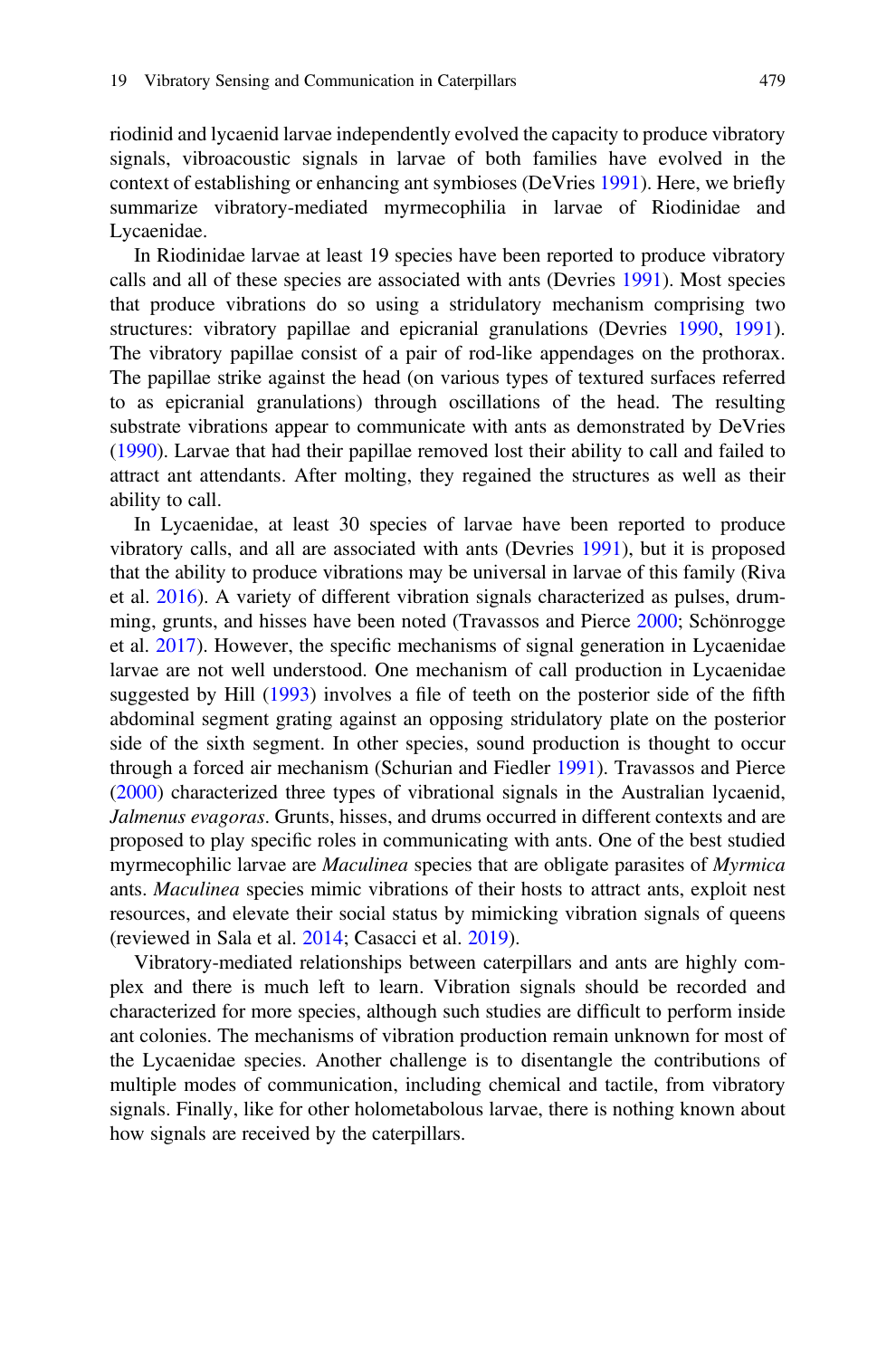#### <span id="page-16-0"></span>19.3.4 Avoiding Predators and Parasitoids

Caterpillars are attacked by a wide variety of enemies, including vertebrate predators (e.g., birds, lizards, rodents, frogs) and invertebrate predators and parasitoids (e.g., wasps, flies, mantids, dragonflies) (Jennings et al. [1991;](#page-24-0) Heinrich [1993](#page-23-0); Montllor and Bernays [1993;](#page-24-0) Greeney et al. [2012\)](#page-23-0) (Fig. [19.2\)](#page-11-0). Sources of vibrations produced by predators or parasitoids that could be used by caterpillars include the following: (1) incidental vibration cues transmitted directly through a plant from the predator to prey, e.g., adult Japanese sawyer beetles (Monochamus alternatus) exhibit antipredator behaviors in response to low-frequency vibrations simulating a predator (Takanashi et al. [2016\)](#page-26-0) and adult termites (Coptotermes acinaciformis) avoid predatory ants by eavesdropping on their walking vibrations (Oberst et al. [2017\)](#page-24-0); (2) incidental vibration cues transmitted indirectly through the plant from the flight sounds of an approaching vertebrate or invertebrate predator (Caldwell [2014\)](#page-21-0); (3) incidental vibrations transmitted indirectly to the prey from the calling songs of predators such as birds (Caldwell [2014;](#page-21-0) Yack [2016](#page-26-0)); and (4) drumming vibration echolocation signals of parasitoids used to locate their hosts (Henaut [1990](#page-23-0); Broad and Quicke [2000](#page-21-0)). All of the abovementioned vibrations could be used by caterpillars to assess predation risk. Currently, however, there are only a few experimental examples showing this. Larvae of the apple leaf miner *Phyllonorycter malella* (Gracillariidae) were shown to detect and respond to vibrations produced by a parasitic wasp Sympiesis sericeicornis (Hymenoptera: Eulophidae) (Meyhöfer et al. [1997\)](#page-24-0). During a foraging bout on a mine, S. sericeicornis produces characteristic vibrations during the insertion of its ovipositor into the mine. Vibrations are detected by the leaf miner larvae, which stop feeding upon detecting vibrations and resume only after the parasitoid has left the mine (Meyhöfer et al. [1997\)](#page-24-0). Late instar larvae of the masked birch caterpillar (Drepana arcuata) detect the low-frequency crawling vibrations of predatory stink bugs (Podisus sp.) and are capable of discriminating among vibrations of biotic and abiotic factors, and different types of intruders (Guedes et al. [2012\)](#page-23-0). Larvae of Semiothisa aemulataria (Geometridae) responded differently to vibrations produced by various predators and abiotic factors (Castellanos and Barbosa [2006](#page-21-0)). Larvae responded differentially to different invertebrate predators (stink bugs, wasps) by producing silk escape threads of different lengths, and it was suggested that this could be a result of the differing amplitude of high-frequency components (Castellanos and Barbosa [2006\)](#page-21-0).

Caterpillars have also been reported to generate vibrations in response to enemies. Larvae of the Tupelo leafminer, Antispila nysaefoliella, emit vibratory signals when disturbed (Low [2008](#page-24-0)). Two signals produced by the larvae are referred to as the "tick" and the "rattle." Ticks are produced by rhythmic back and forth movements of the abdomen that are likened to movements of a clock pendulum. Rattles are produced by shorter, more rapid movements of the abdomen likened to a rattle of a rattlesnake, which vibrate the abdomen rapidly, resembling a tremulatory mechanism. Ticks are described as being slow and rhythmic and rattles are very rapid and occur in bursts that punctuate the ticking. Modified sclerotized structures, referred to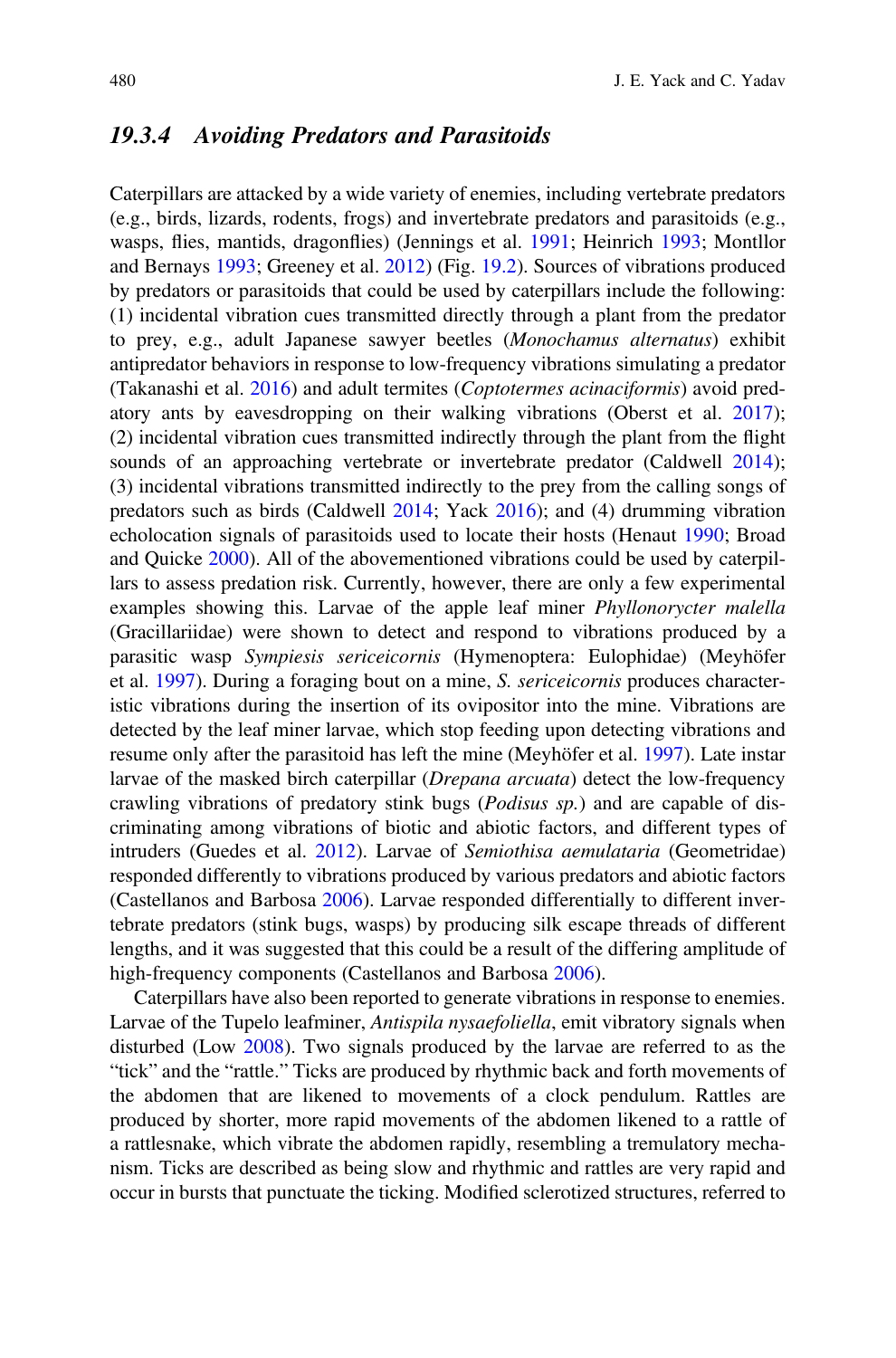as ridges and bumps, occur on the dorsal surface of the abdomen and are proposed to contribute to generating these vibrations. However, the study did not identify whether these structures impact the leaf surface, or whether vibrations were generated by stridulation or tremulation. These signals are proposed to disrupt foraging in parasitic wasps. Another example of signaling in the presence of a predator was reported in late instars of the masked birch caterpillar, Drepana arcuata (Drepanidae). When approached by a stink bug predator (Podisus sp.), larvae residing inside silk shelters remain still when first detecting the predator, but when pursued, the caterpillar initiates rapid drumming and scraping signals that appeared to thwart the impending attack (Guedes et al. [2012\)](#page-23-0).

#### 19.3.5 Other Potential Functions

In addition to using vibrations for the abovementioned functions, caterpillars have been reported to distinguish between biologically relevant signals or cues and background vibratory noise caused by abiotic factors such as wind and rain (Castellanos and Barbosa [2006](#page-21-0); Guedes et al. [2012](#page-23-0)). Other proposed functions include using vibrations in coordinating group activities such as taking turns feeding and advertising when a caterpillar is about to move in the shelter (Yack lab, unpublished), and identifying individuals for purposes of leadership or task roles. Other possible functions include coordinated molting, navigation (e.g., echolocation), and synchronizing hatching times in neonates.

#### 19.4 Vibration-Sensitive Sensilla and Sensory Organs

While there are many examples of caterpillars demonstrating behavioral evidence of vibratory sensing, vibration-sensitive sensory organs have not yet been identified in any larval insect to the best of our knowledge. Before speculating on the types and locations of putative receptors in larvae, we provide a brief overview of what is currently known for vibratory sensilla in adults (see also Field and Matheson [1998;](#page-22-0) Yack [2004,](#page-26-0) [2016](#page-26-0); Lakes-Harlan and Strauss [2014](#page-24-0); Strauss et al. [2019\)](#page-26-0). In adult insects, mechanosensitive sensilla associated with vibration detection include scolopidia, sensory hairs (i.e., trichoid sensilla), and campaniform sensilla. These sensilla may function as vibration receptors, individually, or may be grouped into sensory organs. Scolopidia are internal mechanoreceptive sensilla that occur throughout the body of Insecta and Crustacea. Scolopidia can be very sensitive to vibratory stimuli and, depending on their position in the body and association with peripheral structures, have been shown to function as proprioceptors (detecting selfinduced movements) or exteroreceptors (detecting gravitational forces, air- or waterborne sounds, or solid-borne vibrations) (Field and Matheson [1998;](#page-22-0) Yack [2004\)](#page-26-0).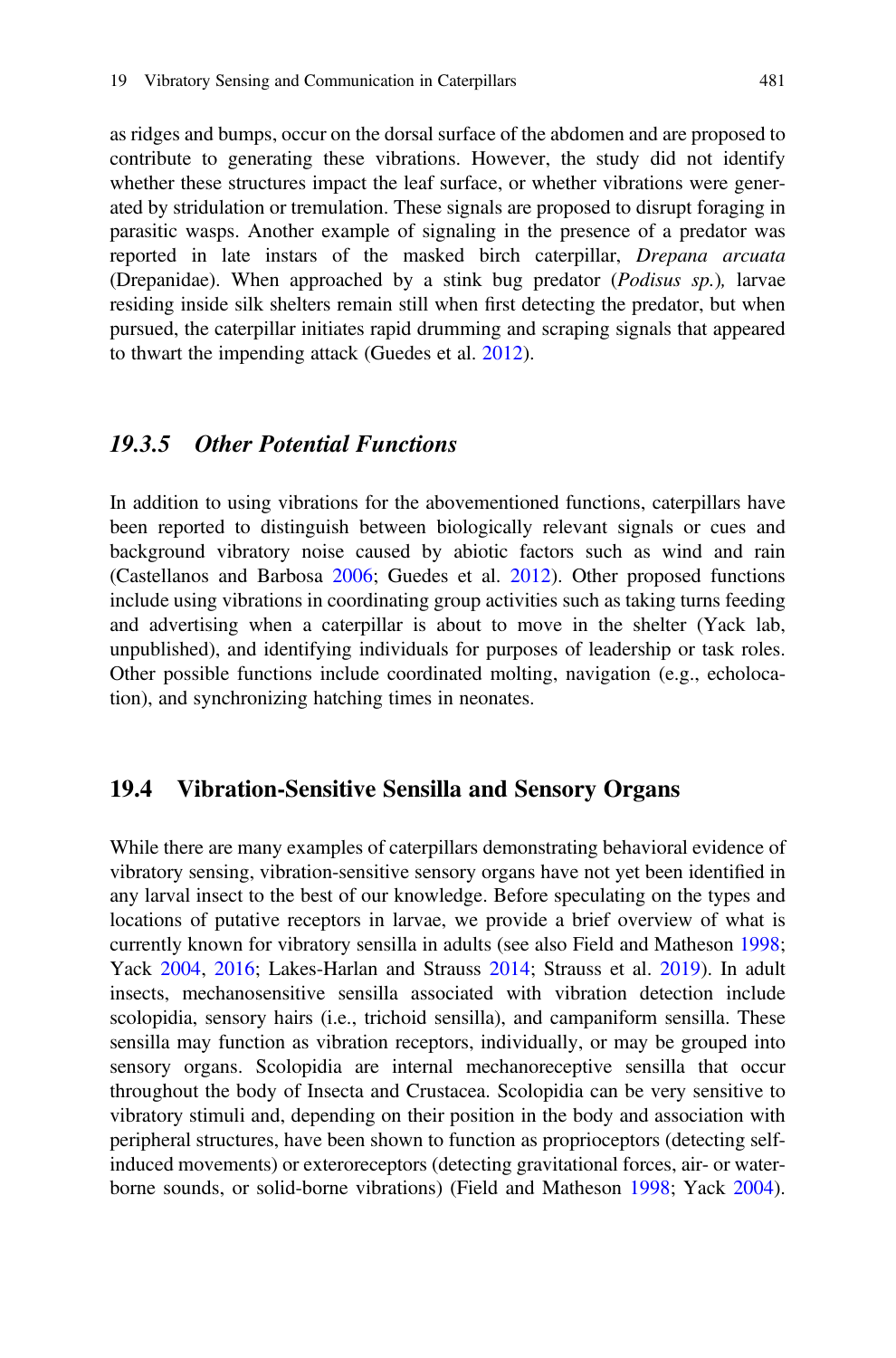Groups of scolopidia are called chordotonal organs. Chordotonal organs identified as being specialized for vibration reception in adult insects include subgenual organs, Johnston's organs, and femoral chordotonal organs. Subgenual organs are the best known vibration receptors in insects and occur in the proximal region of the leg tibia. Johnston's organs occur in the second antennal segment (pedicel) and in some insects function as a vibration receptor when the antennae are placed in direct contact with the substrate. Femoral chordotonal organs occur in the proximal region of the femur and have been shown to detect vibrations in some stick insects and beetles. Trichoid sensilla are long hair-like mechanoreceptors that are widely dispersed over the insect body, and have been proposed or shown to function as vibration receptors in some adult insects, spiders, and scorpions (Keil [1997](#page-24-0); Barth [1998](#page-21-0); Lakes-Harlan and Strauss [2014](#page-24-0)). Campaniform sensilla are dome-like structures embedded in the cuticle of insects and respond to stress on the cuticle. There is neurophysiological evidence that they respond to vibrations in the legs of locusts (Kühne [1982](#page-24-0)), but at present their function as vibration receptors has not been confirmed in any insect. In summary, all vibration-sensitive sensilla confirmed to date in adult insects are either scolopidia or trichoid sensillae, and these can be organized into different vibration sensory organs that vary in their complexity and location on the body. All share a common feature in that they are in direct or indirect contact with the substrate, usually via the legs (Lakes-Harlan and Strauss [2014;](#page-24-0) Yack [2016\)](#page-26-0). Based on this information, we can speculate on putative vibration receptors in larval insects. A few structures have been proposed based primarily on morphological evidence. These are described below in this section, according to body location.

The antennae have been suggested to detect vibrations in caterpillars based on morphological features and neurophysiological responses (Dethier [1941\)](#page-22-0). The antennae of larval Lepidoptera are located on the ventral surface of the head near the base of the mandibles; each antenna is three-segmented and possesses different mechanoreceptors, including trichoid and campaniform sensilla (Dethier [1941](#page-22-0)). The antennae from several different lepidopteran species were observed to move in their sockets and respond neurophysiologically when stimulated with a glass probe, and it was proposed that they are capable of detecting both tactile and vibratory stimuli. Therefore, if the antennae are in contact with the substrate during vibratory communication, they might function as vibration receptors.

Structures associated with the thorax and abdomen in caterpillars that have been suggested to function in vibration reception include setae and scolopidia located on the thorax, abdomen, and prolegs. Larvae belonging to the superfamilies Pyraloidea and Gelechioidea possess individual setae, which are connected to internal chordotonal organs via an apodeme, on various locations on the thorax and abdomen (Hasenfuss [1992\)](#page-23-0). The setae and the apodemum are proposed to function as a system of levers transmitting substrate-borne vibrations to the chordotonal organ. Larvae of these two families usually construct tubular silk webs; when the larvae are inside the webs the setae are bent and remain in contact with the threads of silk in the wall (Hasenfuss [1992\)](#page-23-0). The function of the setal-apodemum system has yet to be tested experimentally. Another location to look for vibration receptors in larval insects are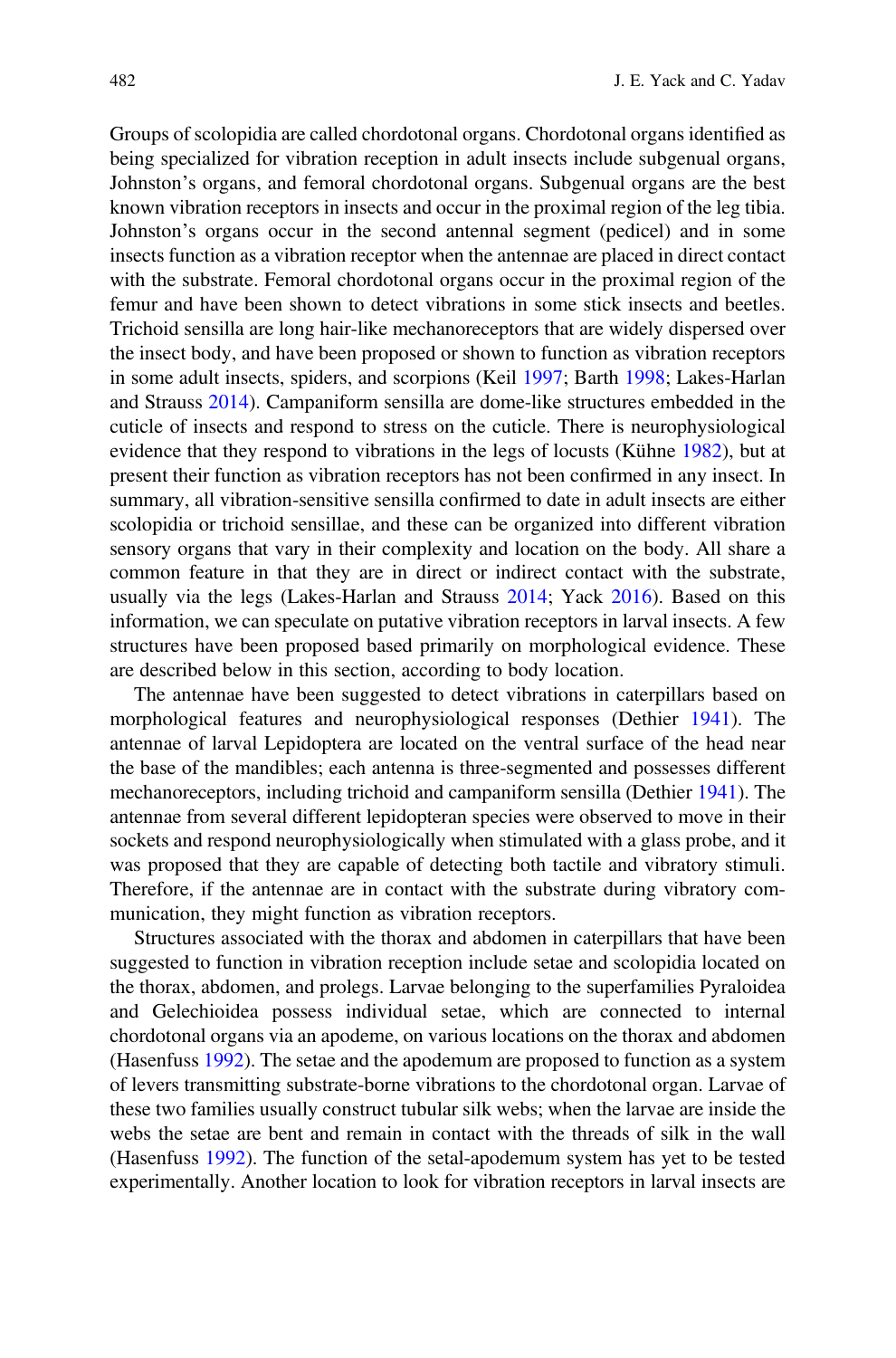the prolegs, as they are usually in direct contact with the substrate. Cuticular hairs (trichoid sensilla) occur on the prolegs of many caterpillar species (Stehr [1987\)](#page-26-0), but the functions of these setae are not well understood. Prolegs of the masked birch caterpillar, Drepana arcuata (Drepanoidea), previously described (See Sect. [19.3.4](#page-16-0)) to use complex vibratory signals for territorial communication, predator detection, and recruitment, possess setae and scolopidia in their prolegs (Rosi-Denadai [2018;](#page-25-0) Yack lab, unpublished). One particularly prominent thick and rather stiff seta that is innervated by a bipolar sensory neuron is in direct contact with the leaf substrate. Preliminary neurophysiological recordings from the proleg peripheral nerve indicate that these structures are capable of detecting solid-borne vibrations (Rosi-Denadai [2018;](#page-25-0) Yack lab, unpublished). Another possible location for vibration receptors is on the abdominal body wall. In larvae of cerambycid beetles groups of scolopidia are oriented in ray-like structures (called pleural discs) in the abdominal region and are thought to play a role in orientation by detecting vibrations (Hess [1917;](#page-23-0) Saliba [1972\)](#page-25-0). In Saliba's study [\(1972](#page-25-0)), beetle larvae were observed to re-orient themselves when exposed to the vibrations produced by conspecifics gnawing on wood. Whether the re-orientation was in response to vibration detection by scolopidia of the pleural discs was not confirmed.

Given the wide range of vibrations that caterpillars and other larval insects are capable of detecting, and the (sometimes) complex behaviors associated with vibratory detection and communication, we expect to see corresponding anatomical and physiological complexity mirrored in their vibratory sensory organs. The next steps toward identifying vibratory receptors in caterpillars and other larval insects should include physical or neuropharmacological ablations of putative receptors, coupled with behavioral testing and neurophysiological recordings.

#### 19.5 Conclusion and Future Directions

While the importance of vibrational communication and sensing is well established in adult insects, we are only beginning to appreciate this sensory modality in juveniles. In this chapter, we narrowed our focus to the vibratory "world" of caterpillars. Larval Lepidoptera are important insects both ecologically and economically. Far from being merely the "feeding stages" of adult moths and butterflies, these larvae exhibit complex behaviors associated with feeding, social interactions, defense, and shelter acquisition. However, little is known about their sensory ecology, and particularly how they use sounds and vibrations for their survival. As substrate-bound organisms, it is likely that plant-borne vibrations play a crucial role in their livelihood. In this chapter we have identified a wide range of contexts whereby caterpillars use vibratory signals and events. The best documented examples are those of vibratory-mediated territorial interactions and mutualistic or parasitic relationships with ants. Vibrations have also been confirmed to function in discriminating between different types of predators and recruiting members to social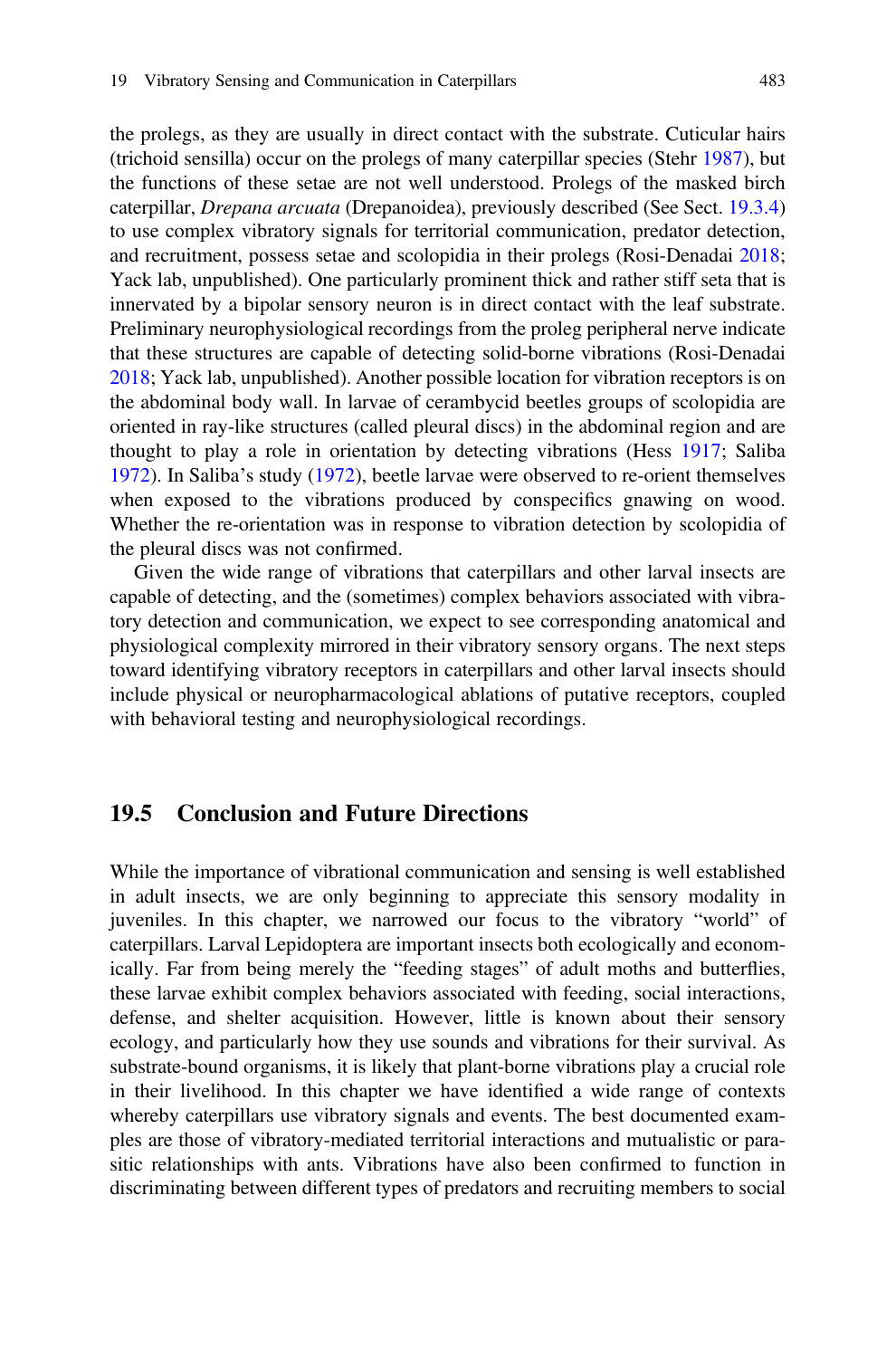

Fig. 19.3 Caterpillars communicate using vibrations in a variety of contexts, as shown in the following examples. (a) Territoriality. The cherry leaf roller, Caloptilia serotinella (Gracillariidae), defends its leaf shelter by scraping its mandibles on the leaf, plucking, and vibrating (see Fletcher et al. [2006\)](#page-23-0). (b) Social recruitment and coordination. Social (early instar) caterpillars of the hook tip moth, Drepana arcuata (Drepanidae), generate complex vibrations including mandible scraping, mandible drumming, buzz scraping, and anal scraping on birch leaves to recruit conspecifics to a social group, and possibly to coordinate social activities such as feeding and shelter building within the group (see Yadav et al. [2017\)](#page-27-0). (c) Social parasitism. Parasitic larvae of the butterfly *Maculinea* alcom uses vibrations to call to its ant host, *Myrmica scabrinotis*, prior to being adopted into the ant colony (see Sala et al. [2014\)](#page-25-0)

groups, and have been implicated in assessing physical conditions. Despite our increased awareness that caterpillars engage in complex vibratory interactions, we know virtually nothing about how they detect and process vibrations. Also, there is a lack of research on the physical characteristics of their natural vibratory landscapes. Further investigations on the vibratory sensory modalities of caterpillars will no doubt lead to novel insights into the complex vibratory environments of other substrate-bound organisms, and may have practical applications for monitoring and managing pests, and inspiring biomimetic devices.

Acknowledgments We are grateful to Christian Nathan and Conrado Rosi-Denadai for help in reviewing literature for parts of the paper, to Kaylen Brzezinski for the line drawings (Figs. [19.1](#page-9-0) and [19.2\)](#page-11-0), and to Francesca Barbero and Michele Zaccagno for contributing a photo and recording of M. alcom (Fig. 19.3). This research was funded by the Natural Science and Engineering Council of Canada (2014-05947), the Canadian Foundation for Innovation (9555), and an Early Researcher Award (ERO7-04-1-44) to JEY, and Ontario Graduate Scholarship to CY.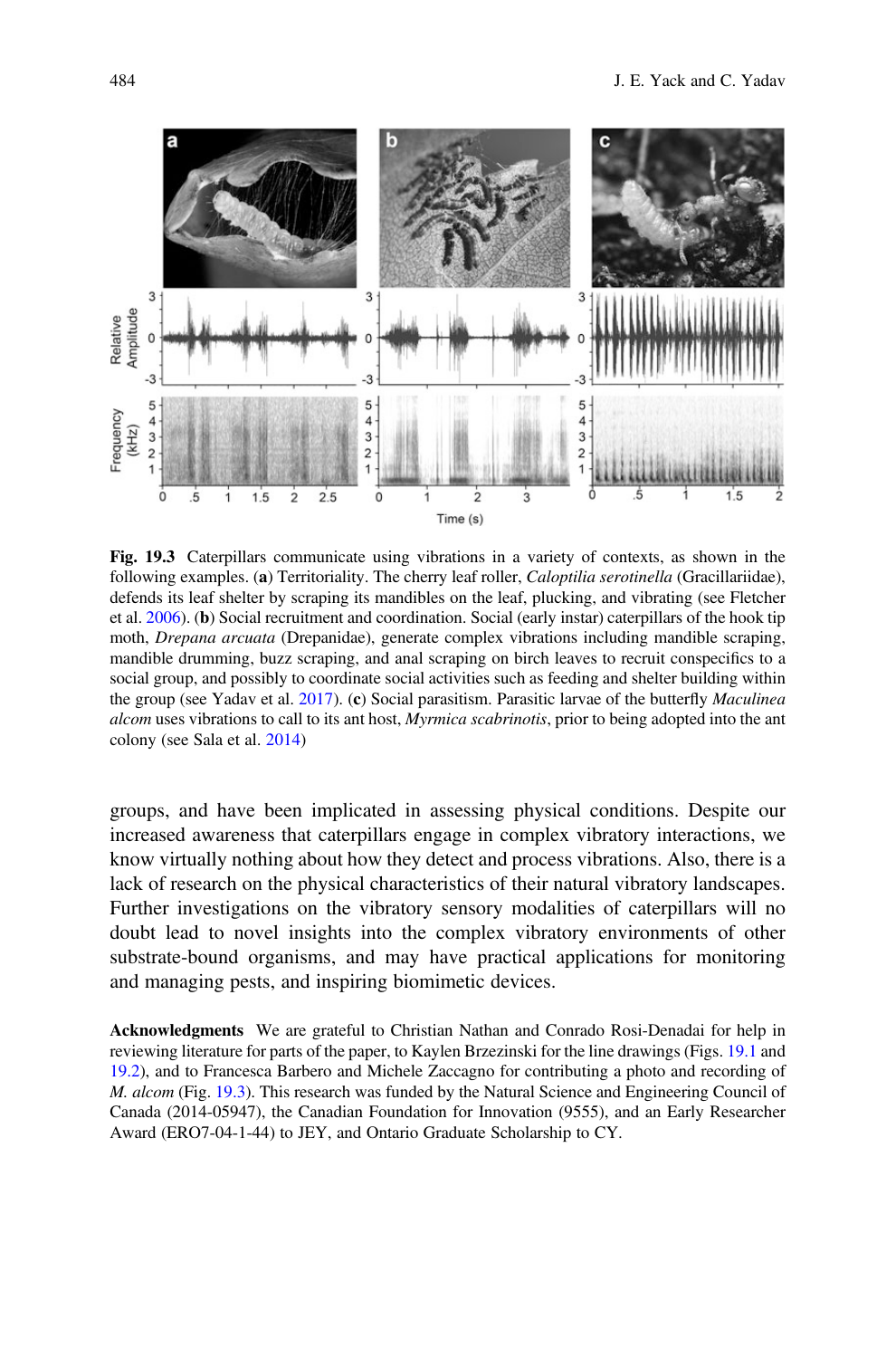#### <span id="page-21-0"></span>**References**

- Abarca M, Boege K, Zaldívar-Riverón A (2014) Shelter-building behavior and natural history of two pyralid caterpillars feeding on Piper stipulaceum. J Insect Sci 14:39
- Barth FG (1997) Vibratory communication in spiders: adaptation and compromise at many levels. In: Lehrer M (ed) Orientation and communication in arthropods. Birkhauser Verlag, Basel (Switzerland), pp 247–272
- Barth FG (1998) The vibrational sense of spiders. In: Hoy RR, Popper AN, Fay RR (eds) Comparative hearing: insects. Springer handbook of auditory research, vol 10. Springer, New York, pp 228–278
- Barth FG (2002) A Spider's world: senses and behavior. Springer Verlag, Berlin, Heidelberg
- Baurecht D, Barth FG (1992) Vibratory communication in spiders. J Comp Physiol A 171:231–243
- Berenbaum MR, Green ES, Zangerl AR (1993) Web costs and web defense in the parsnip webworm (Lepidoptera: Oecophoridae). Environ Entomol 22:791–795
- Bowen JL, Mahony SJ, Mason AC, Yack JE (2008) Vibration-mediated territoriality in the warty birch caterpillar Drepana bilineata. Physiol Entomol 33:238–250
- Broad GR, Quicke DLJ (2000) The adaptive significance of host location by vibrational sounding in parasitoid wasps. P Roy Soc Lond B 267:2403–2409
- Caldwell MS (2014) Interactions between airborne sound and substrate vibration in animal communication. In: Cocroft R, Gogala M, Hill PSM, Wessel A (eds) Studying vibrational communication. Animal signals and communication, vol 3. Springer, Berlin, Heidelberg, pp 65–92
- Casacci LP, Bonelli S, Balletto E, Barbero F (2019) Multimodal signaling in myrmecophilous butterflies. Front Ecol Evol 7:454
- Casas J, Magal C (2006) Mutual eavesdropping through vibrations in a host parasitoid interaction: from plant biomechanics to behavioural ecology. In: Drosopoulos S, Claridge MF (eds) Insect sounds and communication: physiology, behaviour, ecology, and evolution. Taylor and Francis Group, Boca Raton, FL, pp 263–271
- Castellanos I, Barbosa P (2006) Evaluation of predation risk by a caterpillar using substrate-borne vibrations. Anim Behav 72:461–469
- Castellanos I, Barbosa P, Zuria I, Tammaru T, Christman MC (2011) Contact with caterpillar hairs triggers predator-specific defensive responses. Behav Ecol 22:1020–1025
- Claridge MF (1985) Acoustic signals in the Homoptera: behavior, taxonomy, and evolution. Annu Rev Entomol 30:297–317
- Cocroft RB (1999) Offspring-parent communication in a subsocial treehopper (Hemiptera: Membracidae: Umbonia crassicornis). Behaviour 136:1–21
- Cocroft RB (2001) Vibrational communication and the ecology of group-living, herbivorous insects. Am Zool 41:1215–1221
- Cocroft RB, Hamel JA (2010) Vibrational communication in the "other insect societies": a diversity of ecology, signals and signal functions. In: O'Connell-Rodwell CE (ed) The use of vibrations in communication: properties, mechanisms and function across taxa. Transworld Research Network, Kerala, pp 47–68
- Cocroft RB, McNett GD (2006) Vibratory communication in treehoppers (Hemiptera: Membracidae). In: Drosopoulos S, Claridge MF (eds) Insect sounds and communication: physiology, behaviour, ecology, and evolution. Taylor and Francis Group, Boca Raton, FL, pp 305–318
- Cocroft RB, Rodriguez RL (2005) The behavioral ecology of insect vibrational communication. Bioscience 55:323–334
- Čokl A, Virant-Doberlet M (2009) Vibrational communication. In: Resh VH, Carde RT (eds) Encyclopedia of insects. Elsevier/Academic Press, Amsterdam, pp 1034–1038
- Connor EF, Taverner MP (1997) The evolution and adaptive significance of the leaf-mining habit. Oikos 79:6–25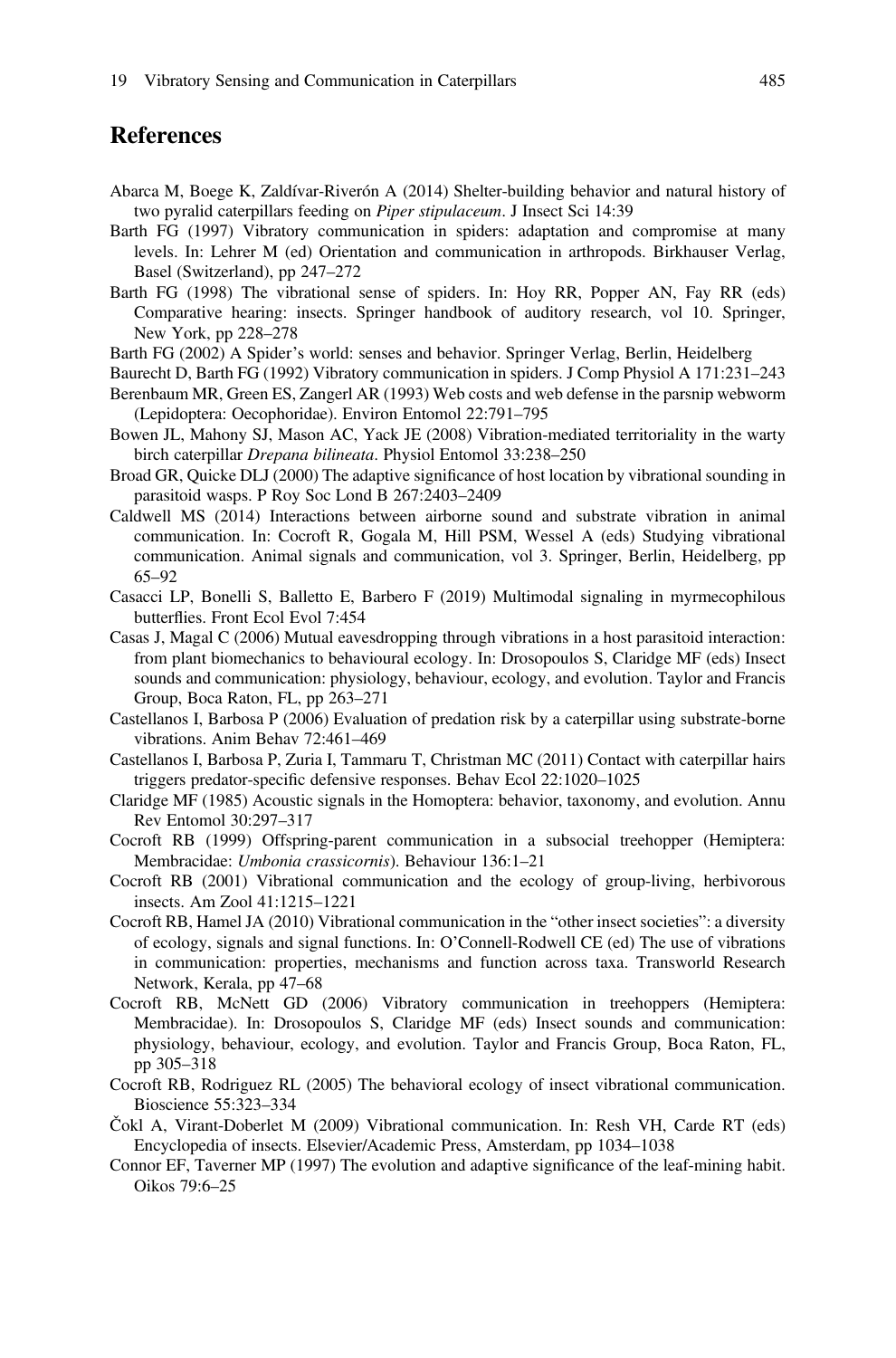- <span id="page-22-0"></span>Costa JT (2006) The other insect societies. The Belknap Press of Harvard University Press, Cambridge, MA
- Costa JT (2010) Social evolution in 'other' insects and arachnids. In: Breed MD, Moore J (eds) Encyclopedia of animal behavior. Academic Press, Cambridge, MA, pp 231–241
- Costa JT, Pierce NE (1997) Social evolution in the Lepidoptera: ecological context and communication in larval societies. In: Choe JC, Crespi BJ (eds) The evolution of social behavior in insects and arachnids. Cambridge University Press, Cambridge, pp 407–422
- de Boer G (2006) The role of the antennae and maxillary palps in mediating food preference by larvae of the tobacco hornworm, Manduca sexta. Entomol Exp Appl 119:29–38
- Despland E (2019) Caterpillars cooperate to overcome plant glandular trichome defenses. Front Ecol Evol 7:199
- Despland E, Le Huu A (2007) Pros and cons of group living in the forest tent caterpillar: separating the roles of silk and of grouping. Entomol Exp Appl 122:181–189
- Dethier VG (1941) The function of the antennal receptors in lepidopterous larvae. Biol Bull 80: 403–414
- Devetak D (1998) Detection of substrate vibration in Neuropteroidea: a review. Acta Zool Fennica 209:87–94
- DeVries PJ (1990) Enhancement of symbioses between butterfly caterpillars and ants by vibrational communication. Science 248:1104–1106
- DeVries PJ (1991) Call production by myrmecophilous riodinid and lycaenid butterfly caterpillars (Lepidoptera): morphological, acoustical, functional, and evolutionary patterns. Am Mus Novit 3025:1–23
- Djemai I, Casas J, Magal C (2001) Matching host reactions to parasitoid wasp vibrations. P Roy Soc B 268:2403–2408. <https://doi.org/10.1098/rsbp.2001.1811>
- Eberhard MJ, Eberhard SH (2013) Evolution and diversity of vibrational signals in Mantophasmatodea (Insecta). J Insect Behav 26:352–370. [https://doi.org/10.1007/s10905-](https://doi.org/10.1007/s10905-012-9352-6) [012-9352-6](https://doi.org/10.1007/s10905-012-9352-6)
- Eberhard MJB, Picker MD (2019) Vibrational communication in heelwalkers (Mantophasmatodea). In: PSM H, Lakes-Harlan R, Mazzoni V, Narins PM, Virant-Doberlet M, Wessel A (eds) Biotremology: studying vibrational behavior. Springer Nature Switzerland, Cham, pp 293–307
- Elias DO, Mason AC (2010) Signaling in variable environments: substrate-borne signaling mechanisms and communication behavior in spiders. In: O'Connell-Rodwell CE (ed) The use of vibrations in communication: properties, mechanisms and function across taxa. Transworld, Kerala, pp 25–46
- Endo J, Takanashi T, Mukai H, Numata H (2019) Egg-cracking vibration as a cue for stink bug siblings to synchronize hatching. Curr Biol 29:143–148. [https://doi.org/10.1016/j.cub.2018.](https://doi.org/10.1016/j.cub.2018.11.024) [11.024](https://doi.org/10.1016/j.cub.2018.11.024)
- Eubanks MD, Nesci KA, Petersen MK, Liu ZW, Sanchez HB (1997) The exploitation of an ant-defended host plant by a shelter building herbivore. Oecologia 109:454–460
- Fiedler K (1991) Systematic, evolutionary, and ecological implications of myrmecophily within the Lycaenidae (Insecta: Lepidoptera: Papilionoidea). Bonner Zoologische Monographien 31:1– 210
- Field LH, Matheson T (1998) Chordotonal organs of insects. Adv Insect Physiol 27:1–228
- Fitzgerald TD (2003) Role of trail pheromone in foraging and processionary behavior of pine processionary caterpillars Thaumetopoea pityocampa. J Chem Ecol 29:513–532
- Fitzgerald TD, Costa JT (1999) Collective behavior in social caterpillars. In: Detrain C, Deneubourg JL, Pasteels JM (eds) Information processing in social insects. Birkhäuser, Basel, pp 379–400
- Fitzgerald TD, Peterson SC (1988) Cooperative foraging and communication in caterpillars. Bioscience 38:20–25
- Fletcher LE (2007) Vibrational signals in a gregarious sawfly larva (Perga affinis): group coordination or competitive signalling? Behav Ecol Sociobiol 61:1809–1821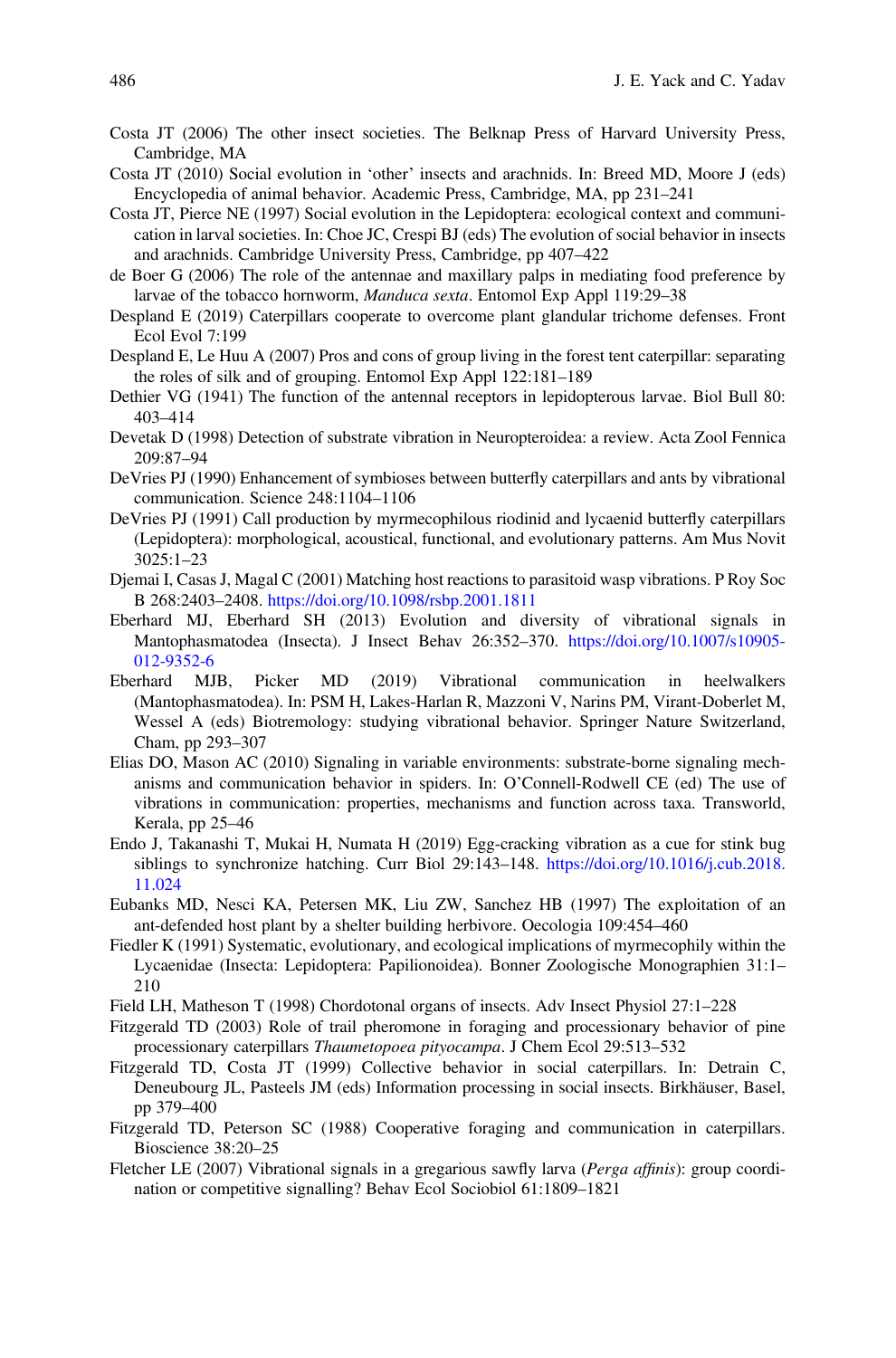- <span id="page-23-0"></span>Fletcher LE (2008) Cooperative signaling as a potential mechanism for cohesion in a gregarious sawfly larva, Perga affinis. Behav Ecol Sociobiol 62:1127-1138
- Fletcher LE, Yack JE, Fitzgerald TD, Hoy RR (2006) Vibrational communication in the cherry leaf roller caterpillar Caloptilia serotinella. J Insect Behav 19:1–18. [https://doi.org/10.1007/s10905-](https://doi.org/10.1007/s10905-005-9007-y) [005-9007-y](https://doi.org/10.1007/s10905-005-9007-y)
- Fukui A (2001) Indirect interactions mediated by leaf shelters in animal-plant communities. Popul Ecol 43:31–40
- Gish M, Dafni A, Inbar M (2012) Young aphids avoid erroneous dropping when evading mammalian herbivores by combining input from two sensory modalities. PLoS One 7(4):e32706. <https://doi.org/10.1371/journal.pone.0032706>
- Gogala M (1985) Vibrational communication in insects (biophysical and behavioural aspects). In: Kalmring K, Elsner N (eds) Acoustic and vibrational communication in insects. Paul Parey, Berlin, pp 117–126
- Gogala M, Čokl A, Drašlar K, Blaževič A (1974) Substrate borne sound communication in Cydnidae (Heteroptera). J Comp Physiol 94:25–31. <https://doi.org/10.1007/BF00610155>
- Greeney HF, Dyer LA, Smilanich AM (2012) Feeding by lepidopteran larvae is dangerous : a review of caterpillars' chemical, physiological, morphological, and behavioral defenses against natural enemies. Invertebr Surviv J 9:7–34
- Greenfield MD (2002) Signalers and receivers: mechanisms and evolution of arthropod communication. Oxford University Press, New York
- Grof-Tisza P, Holyoak M, Antell E, Karban R (2015) Predation and associational refuge drive ontogenetic niche shifts in an arctiid caterpillar. Ecology 96:80–89
- Guedes RNC, Matheson SM, Frei B, Smith ML, Yack JE (2012) Vibration detection and discrimination in the masked birch caterpillar (Drepana arcuata). J Comp Physiol A 198:325–335
- Hager FA, Krausa K, Kirchner WH (2019) Vibrational behavior in termites (Isoptera). In: PSM H, Lakes-Harlan R, Mazzoni V, Narins PM, Virant-Doberlet M, Wessel A (eds) Biotremology: studying vibrational behavior. Springer Nature Switzerland, Cham, pp 309–327
- Hagstrum DW, Subramanyam B (2010) Immature insects: ecological roles of mobility. Am Entomol 56:230–241
- Hamel JA, Cocroft RB (2012) Negative feedback from maternal signals reduces false alarms by collectively signalling offspring. P Roy Soc B 279:3820–3826
- Hasenfuss I (1992) Morphology, evolution, and taxonomic importance of supposed web- vibration receptors in the larvae of butterflies (Lepidoptera: Pyraloidea and Gelechioidea). Entomologica Generalis 18:43–54
- Heinrich B (1993) How avian predators constrain caterpillar foraging. In: Stamp NE, Casey TM (eds) Caterpillars: ecological and evolutionary constraints on foraging. Chapman and Hall, New York, pp 224–247
- Henaut A (1990) Study of the sound produced by Pimpla instigator (Hymenoptera: Ichneumonidae) during host selection. Entomophaga 35:127–139
- Hess WN (1917) The chordotonal organs and pleural discs of cerambycid larvae. Ann Entomol Soc Am 10:63–74
- Hill CJ (1993) The myrmecophilous organs of Arhopala madytus Fruhstorfer (Lepidoptera: Lycaenidae). J Aust Entomol Soc 32:283–288
- Hill PSM (2008) Vibrational communication in animals. Harvard University Press, Cambridge, MA, London
- Hill PSM (2014) Stretching the paradigm or building a new? Development of a cohesive language for vibrational communication. In: Cocroft RB, Gogala M, Hill PSM, Wessel A (eds) Studying vibrational communication. Springer, Berlin, Heidelberg, pp 13–30
- Hill PSM, Wessel A (2016) Biotremology. Curr Biol 26:R181–R191. [https://doi.org/10.1016/j.cub.](https://doi.org/10.1016/j.cub.2016.01.054) [2016.01.054](https://doi.org/10.1016/j.cub.2016.01.054)
- Hinton HE (1951) Myrmecophilous lycaenidae and other Lepidoptera--a summary. Proc Trans South Lond Ent Nat History Soc 1949–1950:111–175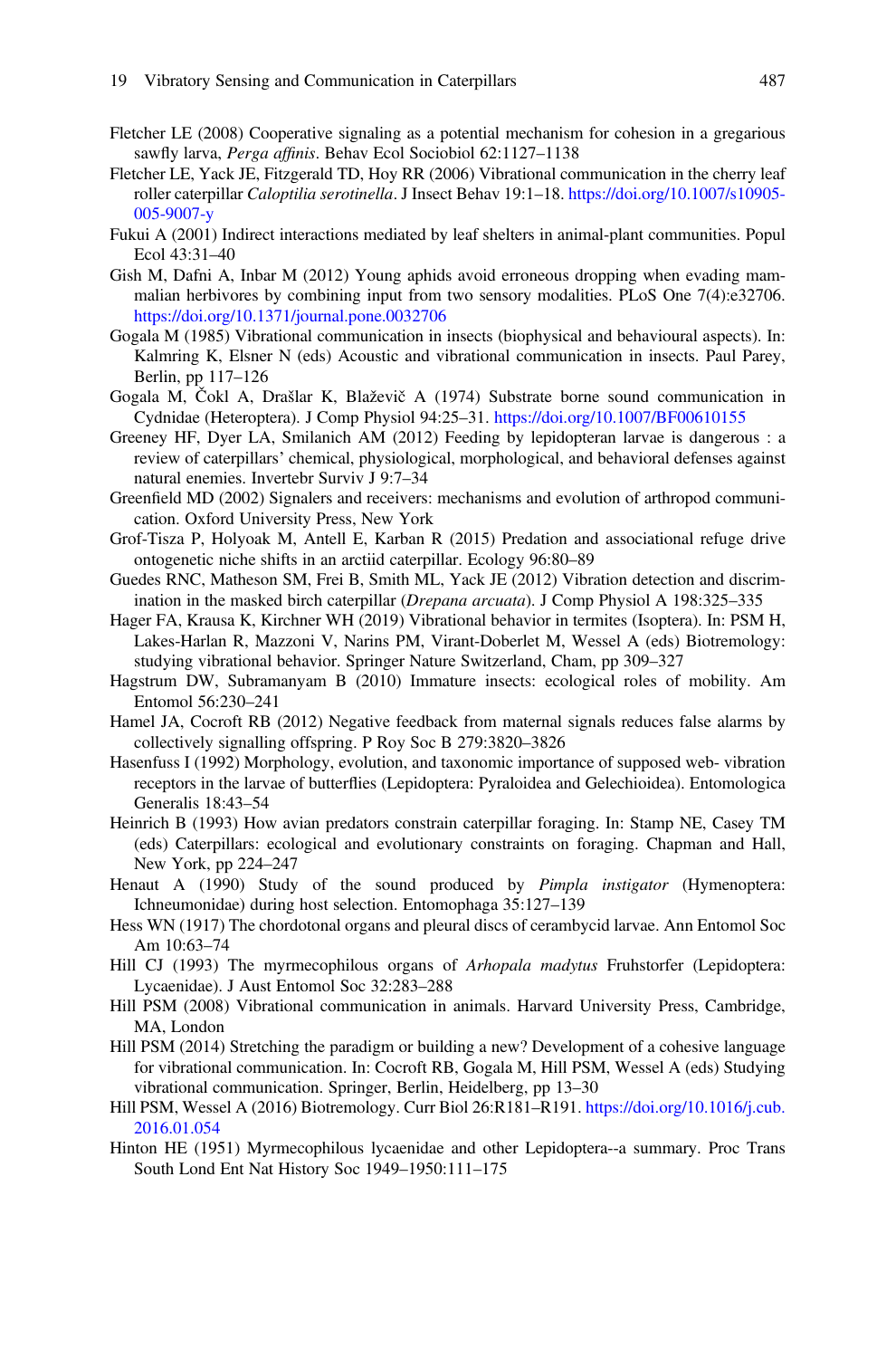- <span id="page-24-0"></span>Hograefe T (1984) Subtrat-stridulation bei den koloniebildended Blattwespenlarven von Hemichroa crocea (Geoff.) (Hymenoptera: Tenthredinidae). Zool Anz 213:234–241
- Hunter MD (1987) Sound production in larvae of *Diurnea fagella* (Lepidoptera: Oecophoridae). Ecol Entomol 12:355–357
- Hunter MD, Willmer PG (1989) The potential for interspecific competition between two abundant defoliators on oak: leaf damage and habitat quality. Ecol Entomol 14:267–277
- Ishay J, Motro A, Gitter S, Brown MB (1974) Rhythms in acoustical communication by the oriental hornet, Vespa orientalis. Anim Behav 22:741–744
- Jennings DT, Crawford HR Jr, Hunter ML Jr (1991) Predation by amphibians and small mammals on spruce budworm (Lepidoptera: Tortricidae). Great Lakes Entomologist 24:69–74
- Keil TA (1997) Functional morphology in insect mechanoreceptors. Microsc Res Tech 39:506–531
- Kojima K, Ishikawa Y, Takanashi T (2012) Pupal vibratory signals of a group-living beetle that deter larvae: are they mimics of predator cues? Commun Integr Biol 5:262–264
- Kühne R (1982) Neurophysiology of the vibration sense in locusts and bushcrickets: response characteristics of single receptor units. J Insect Physiol 28:155–163
- Lakes-Harlan R, Strauss J (2014) Functional morphology and evolutionary diversity of vibration receptors in insects. In: Cocroft RB, Gogala M, Hill PSM, Wessel A (eds) Studying vibrational communication, Animal signals and communication, vol 3. Springer, Berlin, Heidelberg, pp 277–302
- Lederhouse RC (1990) Avoiding the hunt: primary defenses of lepidopteran caterpillars. In: Evans D, Schmidt J (eds) Insect Defenses. State University of New York Press, Albany NY, pp 175–189
- Lill JT, Marquis RJ (2004) Leaf ties as colonization sites for forest arthropods: an experimental study. Ecol Entomol 29:300–308
- Lill JT, Marquis RJ (2007) Microhabitat manipulation: ecosystem engineering by shelter-building insects. In: Cuddington KMD, Byers JE, Hastings A, Wilson WG (eds) Ecosystem engineers: concepts, theory, and applications in ecology. Elsevier Press, San Diego, CA, pp 107–138
- Low C (2008) Seismic behaviours of a leafminer, Antispila nysaefoliella (Lepidoptera: Heliozelidae). Fla Entomol 91:604–609
- Markl H (1983) Vibrational communication. In: Huber F, Markl H (eds) Neuroethology and Behavioural physiology: roots and growing points. Springer-Verlag, Heidelberg, pp 332–353
- Markl H, Tautz J (1975) The sensitivity of hair receptors in caterpillars of Barathra brassicae L. (Lepidoptera, Noctuidae) to particle movement in a sound field. J Comp Physiol 99:79–87
- Matthews RW, Matthews JR (2009) Chemical communication. In: Matthews RW, Matthews JR (eds) Insect behavior. Springer, Dordrecht, pp 217–259
- McIver S, Beech M (1986) Prey finding behavior and mechanosensilla of larval Toxorhynchites brevipalpis Theobald (Diptera: Culicidae). Int J Insect Morphol Embryol 15:213–225
- Meyhöfer R, Casas J, Dorn S (1997) Vibration-mediated interactions in a host-parasitoid system. P Roy Soc Lond B 264:261–266
- Montgomery SL (1983) Carnivorous caterpillars: the behavior, biogeography and conservation of Eupitheoia (Lepidoptera: Geometridae) in the Hawaiian islands. GeoJournal 76:549–556
- Montllor CB, Bernays EA (1993) Invertebrate predators and caterpillar foraging. In: Stamp NE, Casey TM (eds) Caterpillars: ecological and evolutionary constraints on foraging. Chapman and Hall, New York, pp 170–202
- Mukai H, Hironaka M, Tojo S, Nomakuchi S (2014) Maternal vibration: an important cue for embryo hatching in a subsocial shield bug. PLoS One 9(1):e87932. [https://doi.org/10.1371/](https://doi.org/10.1371/journal.pone.0087932) [journal.pone.0087932](https://doi.org/10.1371/journal.pone.0087932)
- Nishide Y, Tanaka S (2016) Desert locust, Schistocerca gregaria, eggs hatch in synchrony in a mass but not when separated. Behav Ecol Sociobiol 70:1507–1515. [https://doi.org/10.1007/](https://doi.org/10.1007/s00265-016-2159-2) [s00265-016-2159-2](https://doi.org/10.1007/s00265-016-2159-2)
- Oberst S, Bann G, Lai JC, Evans TA (2017) Cryptic termites avoid predatory ants by eavesdropping on vibrational cues from their footsteps. Ecol Lett 20:212–221. [https://doi.org/10.1111/ele.](https://doi.org/10.1111/ele.12727) [12727](https://doi.org/10.1111/ele.12727)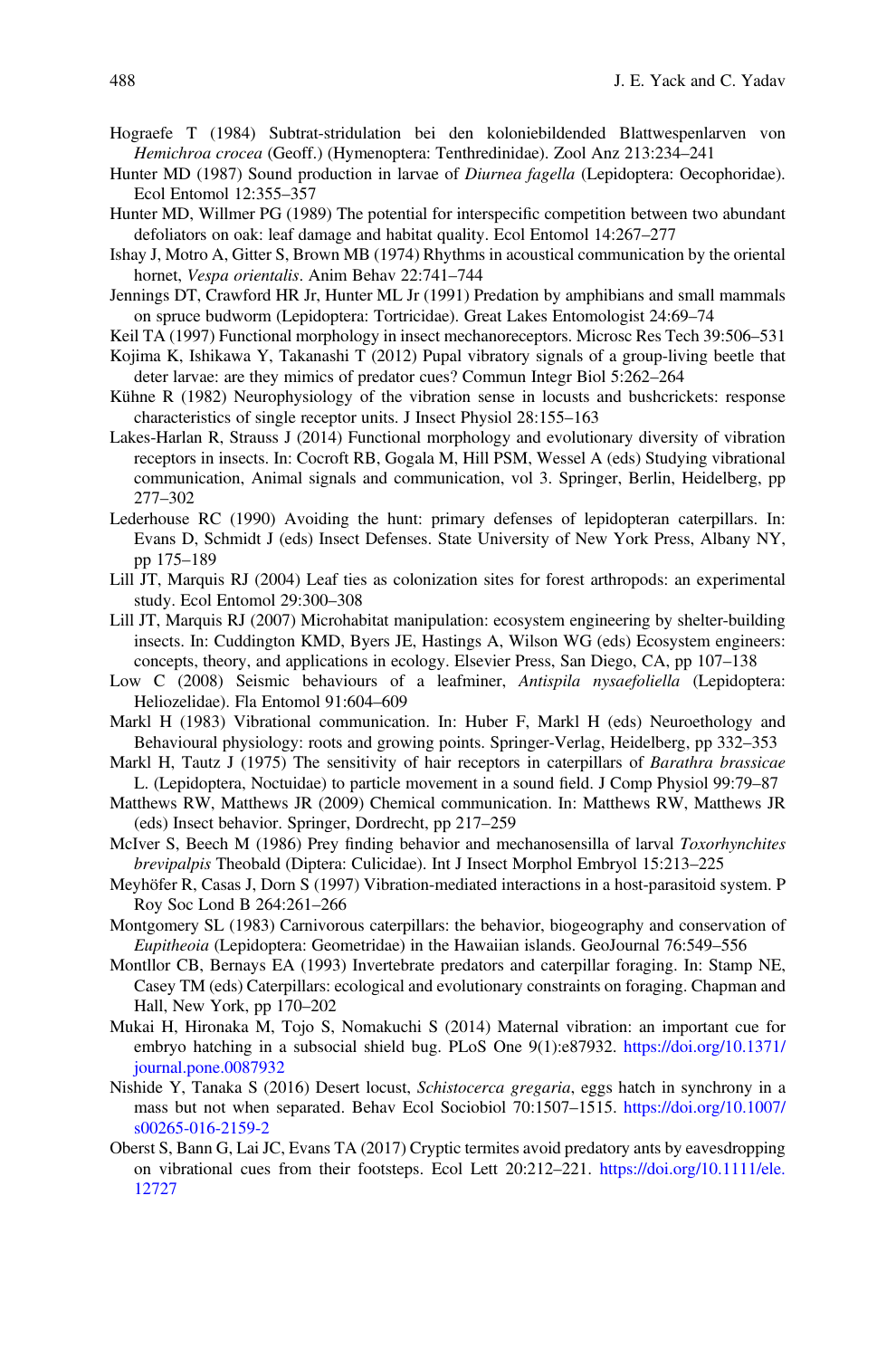- <span id="page-25-0"></span>Pescador-Rubio A, Stanford-Camargo SG, Páez-Gerardo LE, Ramírez-Reyes AJ, Ibarra-Jiménez RA, Fitzgerald TD (2011) Trail marking by caterpillars of the silverspot butterfly *Dione juno* huascuma. J Insect Sci 11(1):55
- Pierce NE, Braby MF, Heath A, Lohman DJ, Mathew J, Rand DB, Travassos MA (2002) The ecology and evolution of ant association in the Lycaenidae (Lepidoptera). Annu Rev Entomol 47:733–771. <https://doi.org/10.1146/annurev.ento.47.091201.145257>
- Piesik D, Rochat D, van der Pers J, Marion-Poll F (2009) Pulsed odors from maize or spinach elicit orientation in European corn borer neonate larvae. J Chem Ecol 35:1032–1042
- Piesik D, Rochat D, Delaney KJ, Marion-Poll F (2013) Orientation of European corn borer first instar larvae to synthetic green leaf volatiles. J Appl Entomol 137:234–240
- Prokopy RJ, Roitberg BD (2001) Joining and avoidance behavior in nonsocial insects. Annu Rev Entomol 46:631–635
- Ramaswamy K, Cocroft RB (2009) Collective signals in treehopper broods provide predator localization cues to the defending mother. Anim Behav 78:697–704
- Randall JA (2014) Vibrational communication: spiders to kangaroo rats. In: Witzany G (ed) Biocommunication of animals. Springer, Dordrecht, pp 103–133
- Reader T, Hochuli DF (2003) Understanding gregariousness in a larval lepidopteran: the roles of host plant, predation, and microclimate. Ecol Entomol 28:729–737
- Rieske LK, Townsend LH (2005) Orientation and dispersal patterns of the eastern tent caterpillar, Malacosoma americanum F. (Lepidoptera: Lasiocampidae). J Insect Behav 18:193–208
- Riva F, Barbero F, Bonelli S, Balletto E, Casacci LP (2016) The acoustic repertoire of lycaenid butterfly larvae. Bioacoustics 26:77–90. <https://doi.org/10.1080/09524622.2016.1197151>
- Rodríguez RL (2019) Copulatory courtship with vibratory signals. In: PSM H, Lakes-Harlan R, Mazzoni V, Narins PM, Virant-Doberlet M, Wessel A (eds) Biotremology: studying vibrational behavior. Springer Nature Switzerland, Cham, pp 79–89
- Roessingh P (1989) The trail following behaviour of Yponomeuta cagnagellus. Entomol Exp Appl 51:49–57
- Roessingh P, Xu S, Menken SB (2007) Olfactory receptors on the maxillary palps of small ermine moth larvae: evolutionary history of benzaldehyde sensitivity. J Comp Physiol A 193:635–647
- Rosi-Denadai C (2018) How do caterpillars detect vibration? Proleg sensory hairs as vibration receptors in *Drepana arcuata* (Drepanidae) and *Trichoplusia ni* (Noctuidae). Carleton University, Dissertation. Available from: [https://curve.carleton.ca/8de0920f-b83f-40d8-aa81-e8b2f44](https://curve.carleton.ca/8de0920f-b83f-40d8-aa81-e8b2f44e9cda) [e9cda](https://curve.carleton.ca/8de0920f-b83f-40d8-aa81-e8b2f44e9cda)
- Russ K (1969) Beiträge zum Territorialverhalten der Raupen des Springwurmwicklers, Sparganothis pilleriana Schiff (Lepidoptera: Tortricidae). Pflanzenschutzberichte 40:1–9
- Sagers CL (1992) Manipulation of host plant quality herbivores keep leaves in the dark. Funct Ecol 6:741–743
- Sala M, Casacci LP, Balletto E, Bonelli S, Barbero F (2014) Variation in butterfly larval acoustics as a strategy to infiltrate and exploit host ant colony resources. PLoS One 9(4):e94341. [https://doi.](https://doi.org/10.1371/journal.pone.0094341) [org/10.1371/journal.pone.0094341](https://doi.org/10.1371/journal.pone.0094341)
- Saliba LJ (1972) Gallery orientation of cerambycid larvae. The Entomologist 105:300–304
- Schönrogge K, Barbero F, Casacci LP, Settele J, Thomas JA (2017) Acoustic communication within ant societies and its mimicry by mutualistic and socially parasitic myrmecophiles. Anim Behav 134:249–256. <https://doi.org/10.1016/j.anbehav.2016.10.031>
- Schoonhoven LM (1987) What makes a caterpillar eat? The sensory code underlying feeding behavior. In: Chapman RE, Bernays EA, Stoffolano JG (eds) Perspectives in chemoreception and behavior. Springer Verlag, New York, pp 69–97
- Schoonhoven LM, Dethier VG (1966) Sensory aspects of host-plant discrimination by lepidopterous larvae. Arch Néerl Zool 16:497–530
- Schoonhoven LM, van Loon JJA (2002) An inventory of taste in caterpillars: each species its own key. Acta Zool Acad Sci Hung 48:215–263
- Schurian KG, Fiedler K (1991) Einfache Methoden zur Schallwahrnehmung bei Bläulings-larven (Lepidoptera: Lycaenidae). Entomol Z 101:393–412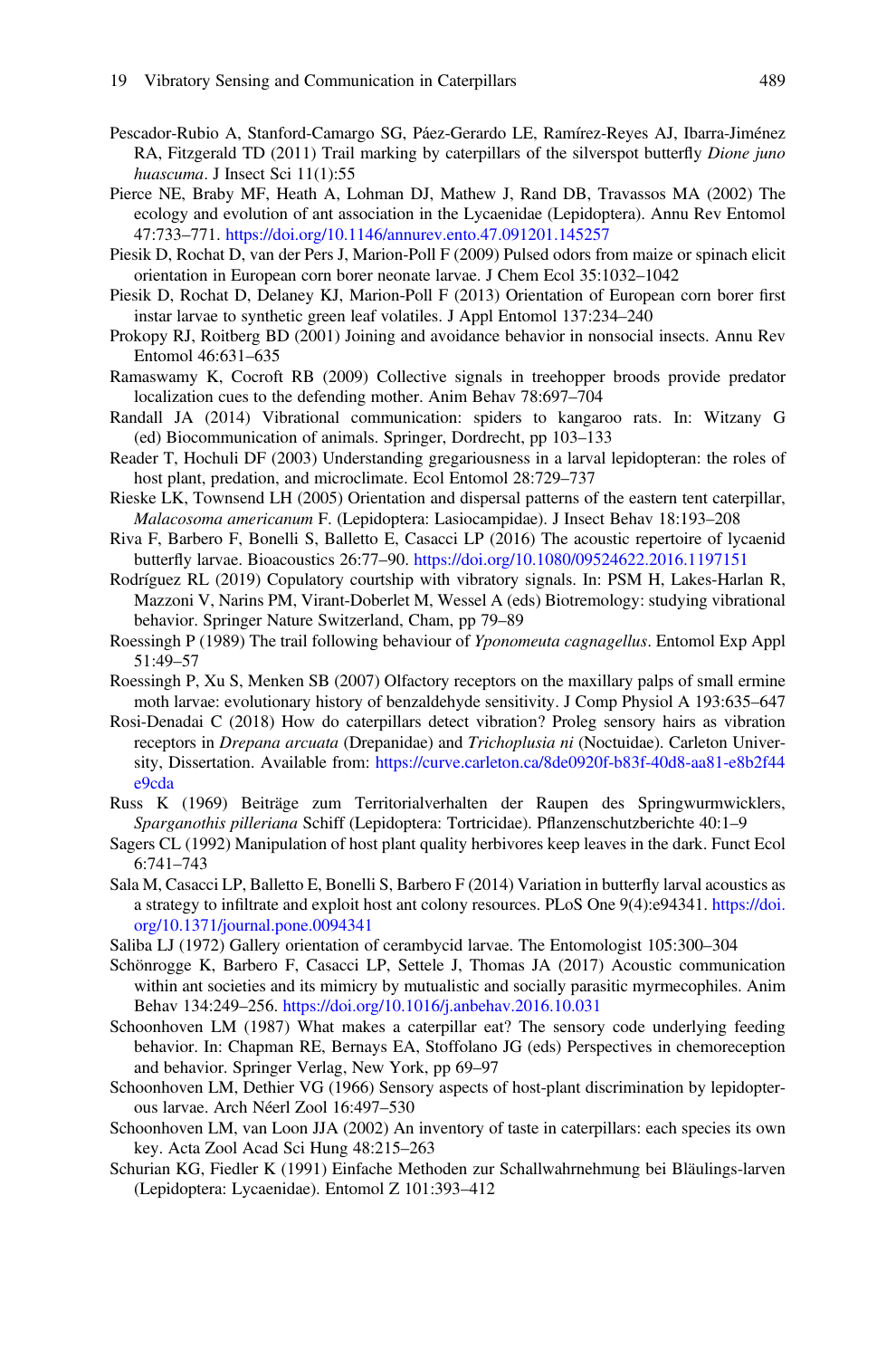- <span id="page-26-0"></span>Scott JL, Yack JE (2012) Vibratory territorial signals in caterpillars of the poplar lutestring, Tethea or (Lepidoptera: Drepanidae). Eur J Entomol 109:411–417
- Scott JL, Kawahara AY, Skevington JH, Yen S-H, Sami A, Smith ML, Yack JE (2010) The evolutionary origins of ritualized acoustic signals in caterpillars. Nat Commun 1:1–9
- Shestakov LS (2015) A comparative analysis of vibrational signals in 16 sympatric species (Pentatomidae, Heteroptera). Entomol Rev 95:310–325
- Shields VDC, Martin TLC (2012) The structure and function of taste organs in caterpillars. In: Lynch EJ, Petrov AP (eds) The sense of taste. Nova Science, New York, pp 147–166
- Sigmon E (2015) Interspecific variation in aggressive fighting behavior of shelter-building caterpillars. J Insect Behav 28:403–416
- Starnecker G (1996) Color preference for pupation sites of the butterfly larvae Inachis io and the significance of the pupal melanization reducing factor. Naturwissenschaften 83:474–476
- Stehr FW (1987) Order lepidoptera. In: Stehr FW (ed) Immature insects, vol 1. Kendall/Hunt Publishing Company, Dubuque, IA, pp 288–596
- Stewart KW (1997) Vibrational communication in insects. Epitome in the language of stoneflies? Am Entomol Summer 1997:81–91
- Strauss J, Stritih-Peljhan N, Lakes-Harlan R (2019) Determining vibroreceptor sensitivity in insects: the influence of experimental parameters and recording techniques. In: PSM H, Lakes-Harlan R, Mazzoni V, Narins PM, Virant-Doberlet M, Wessel A (eds) Biotremology: studying vibrational behavior. Springer Nature Switzerland, Cham, pp 209–233
- Takanashi T, Fukaya M, Nakamuta K, Skals N, Nishino H (2016) Substrate vibrations mediate behavioral responses via femoral chordotonal organs in a cerambycid beetle. Zool Lett 2:18
- Tanaka S, Sakamoto H, Hata T, Sugahara R (2018) Hatching synchrony is controlled by a two-step mechanism in the migratory locust *Locusta migratoria* (Acrididae: Orthoptera): roles of vibrational stimuli. J Insect Physiol 107:125–135
- Tautz J (1977) Reception of medium vibration by thoracal hairs of caterpillars of Barathra brassicae L. (Lepidoptera, Noctuidae). I. Mechanical properties of the receptor hairs. J Comp Physiol 118:13–31
- Tautz J (1978) Reception of medium vibration by thoracal hairs of caterpillars of Barathra brassicae L. (Lepidoptera, Noctuidae). II. Response characteristics of the sensory cell. J Comp Physiol 125:67–77
- Tautz J, Markl H (1978) Caterpillars detect flying wasps by hairs sensitive to airborne vibration. Behav Ecol Sociobiol 4:101–110
- Taylor CJ, Yack JE (2019) Hearing in caterpillars of the monarch butterfly (Danaus plexippus). J Exp Biol 222:jeb211862. <https://doi.org/10.1242/jeb.211862>
- Travassos MA, Pierce NE (2000) Acoustics, context and function of vibrational signaling in a lycaenid butterfly ant mutualism. Anim Behav 60:13–26
- Virant-Doberlet M, Čokl A (2004) Vibrational communication in insects. Neotrop Entomol 33: 121–134
- Virant-Doberlet M, Kuhelj A, Polajnar J, Šturm R (2019) Predator-prey interactions and eavesdropping in vibrational communication networks. Front Ecol Evol 7:203. [https://doi.org/](https://doi.org/10.3389/fevo.2019.00203) [10.3389/fevo.2019.00203](https://doi.org/10.3389/fevo.2019.00203)
- Wagner D (2005) Caterpillars of eastern North America: a guide to identification and natural history. Princeton University Press, Princeton NJ
- Warrant EJ, Kelber A, Kristensen NP (2003) Eyes and vision. In: Kristensen NP (ed) Handbook of zoology, part 36, Lepidoptera, moths and butterflies, vol 2: morphology, physiology and development, vol IV. Walter de Gruyter, Berlin, New York, pp 325–359
- Yack JE (2004) The structure and function of auditory chordotonal organs in insects. Microsc Res Tech 63:315–337
- Yack JE (2016) Vibrational signaling. In: Pollack GS, Mason AC, Popper AN, Fay RR (eds) Insect hearing. Springer Verlag, Berlin, pp 99–123
- Yack JE, Smith ML, Weatherhead PJ (2001) Caterpillar talk: acoustically mediated territoriality in larval Lepidoptera. P Nat Acad Sci USA 98:11371–11375